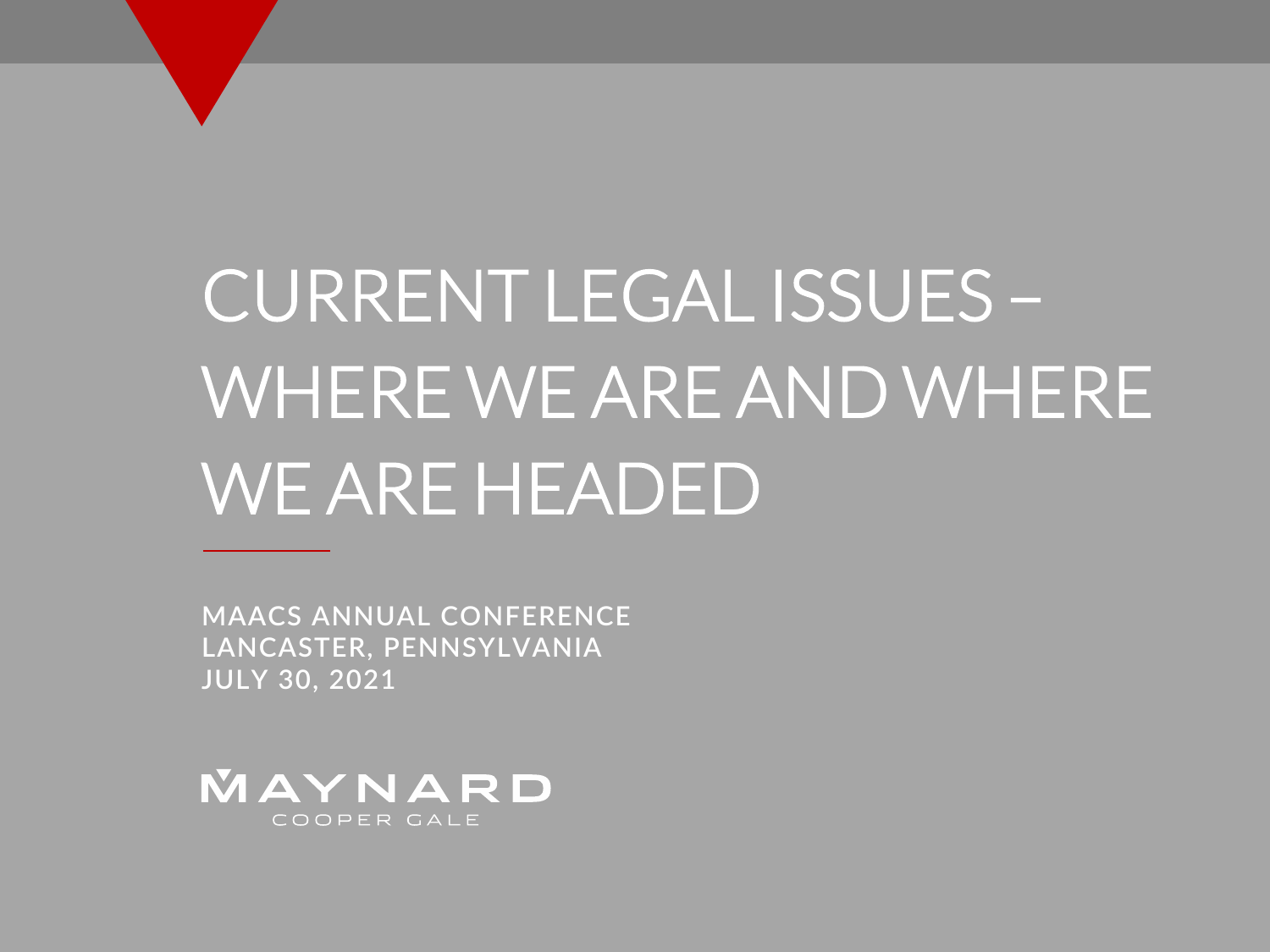# ABOUT THE PRESENTER

#### Roger Swartzwelder

- Shareholder, Maynard, Cooper & Gale, PC
- Former accreditation and institutional executive
- Advises institutions on a broad array of regulatory matters, with particular focus on federal, state, and accrediting agency laws and standards, as well as operational and compliance matters

#### Additional information

• More information about the presenters and the firm is available at [https://www.maynardcooper.com/services/education.](https://www.maynardcooper.com/services/education)

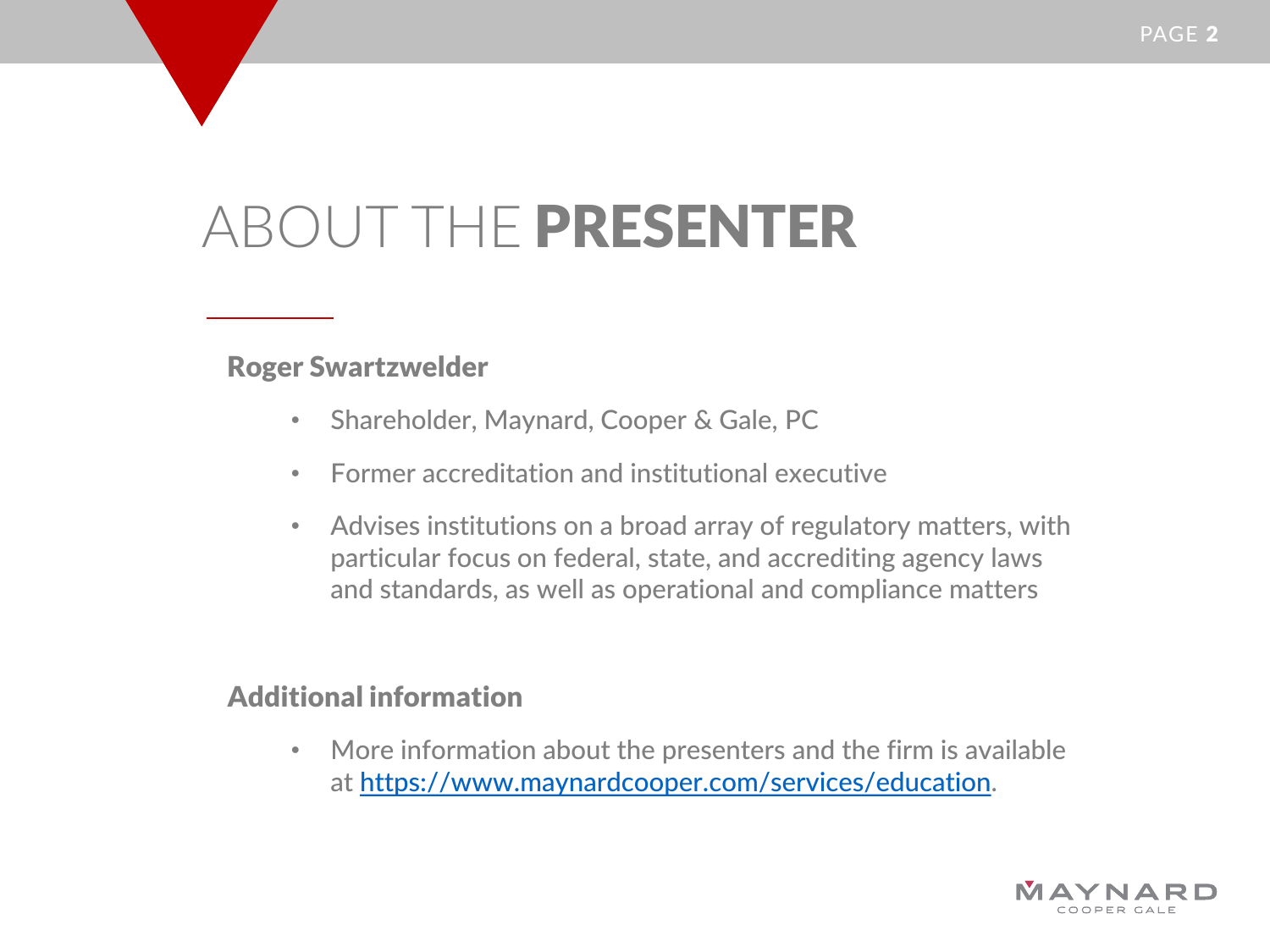# LEGAL DISCLAIMER

- The purpose of this presentation is to provide news and information on legal and regulatory issues and that all content provided is for informational purposes only. It should not be considered legal advice.
- The transmission of information from this presentation does not establish an attorney-client relationship with the participant or reader. The participant or reader should not act on the information contained in this presentation or any accompanying materials without first consulting retained legal counsel.
- If you desire legal advice for a particular situation, you should consult an attorney.

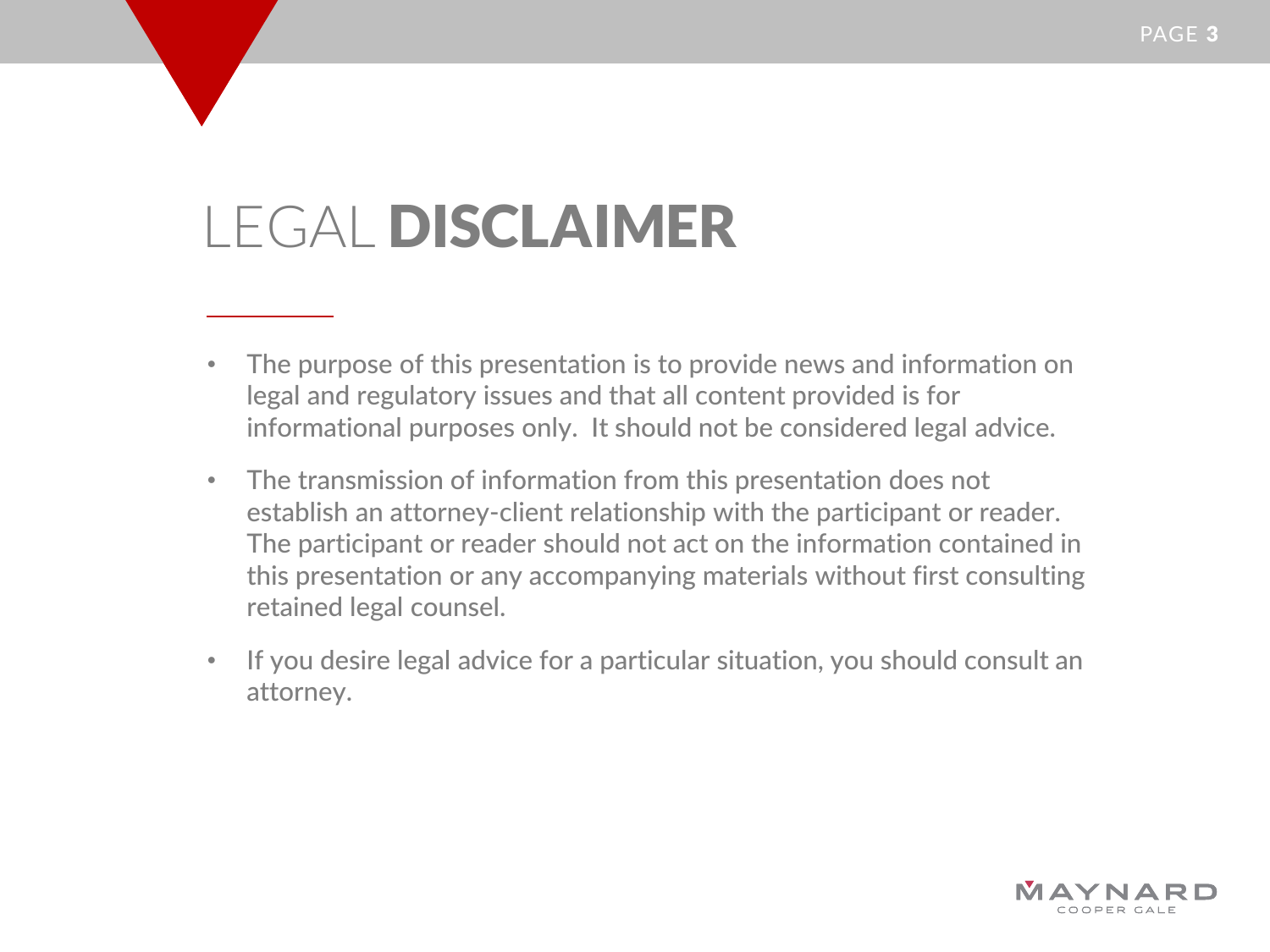# CURRENT STATUS OF KEY REGULATORY TOPICS

- Borrower Defense to Repayment (2016) Final Rule published November 1, 2016, and effective July 1, 2017. Continues to apply to loans first disbursed on or after July 1, 2017, and before July 1, 2020.
- Borrower Defense to Repayment (2019) Final Rule published September 23, 2019, and effective July 1, 2020. Applies to loans first disbursed on or after July 1, 2020.
- Title IX Final Rule published May 19, 2020. Effective August 14, 2020.
- Distance Education Final Rule published September 2, 2020. Effective July 1, 2021, or earlier at institution's discretion.

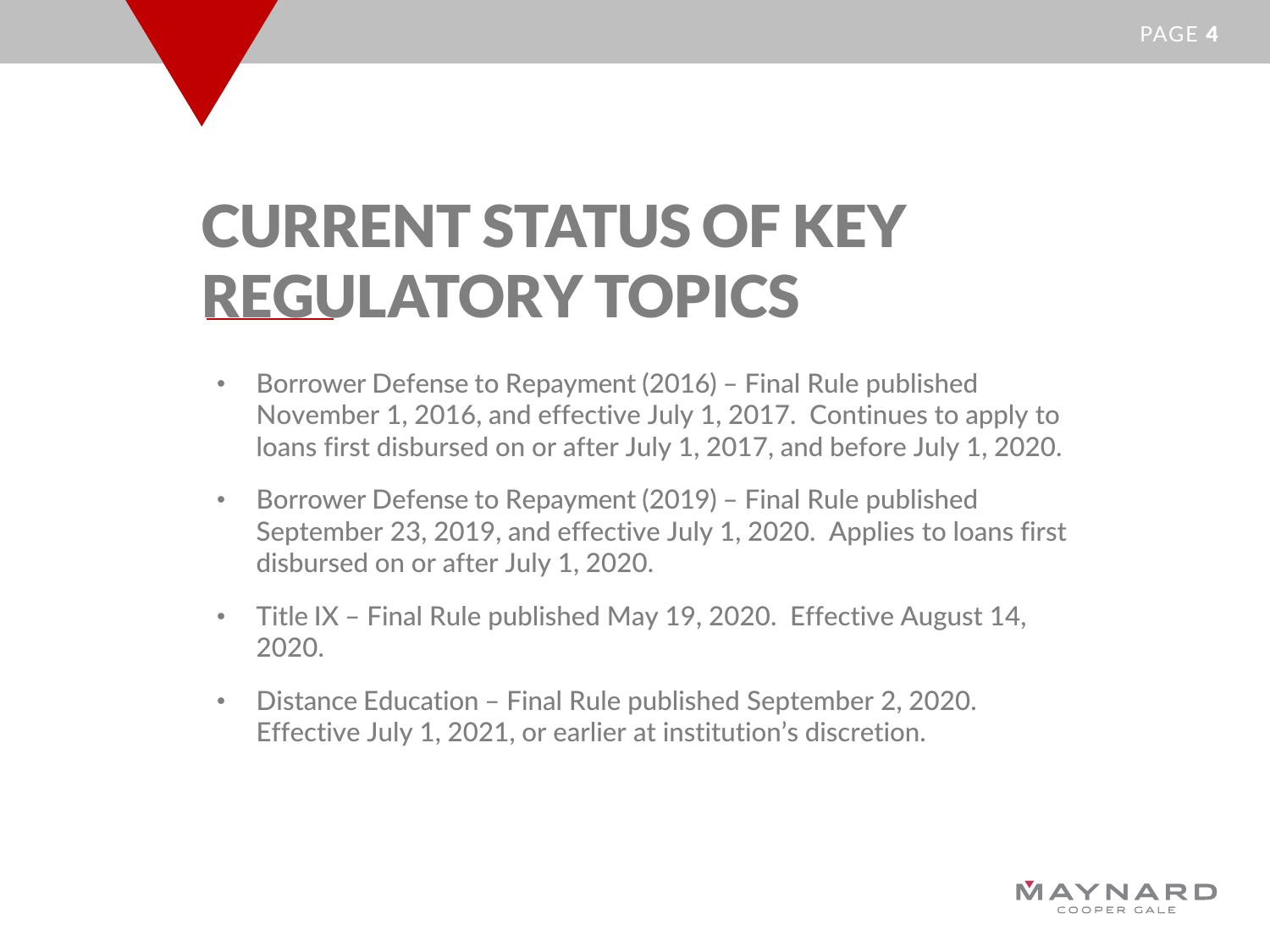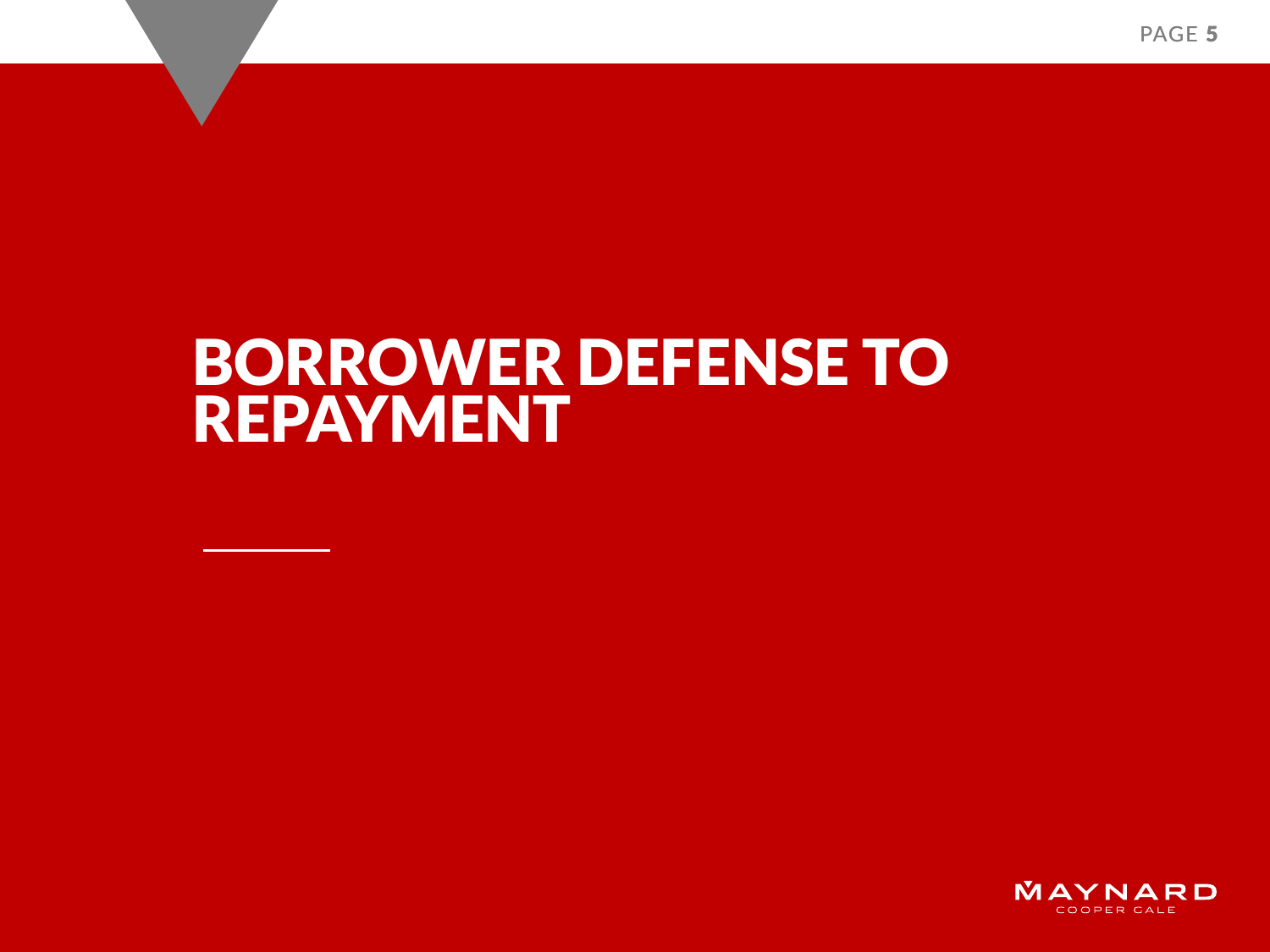- Trump Administration Actions and Current Status:
	- November 2017-February 2018 ED conducted negotiated rulemaking sessions to craft new BDR regulations, with no consensus.
	- February 14, 2018 ED issued final rule delaying the 2016 BDR regulations effective date to July 1, 2019.
	- July 31, 2018 ED issued proposed rule outlining new BDR regulations.

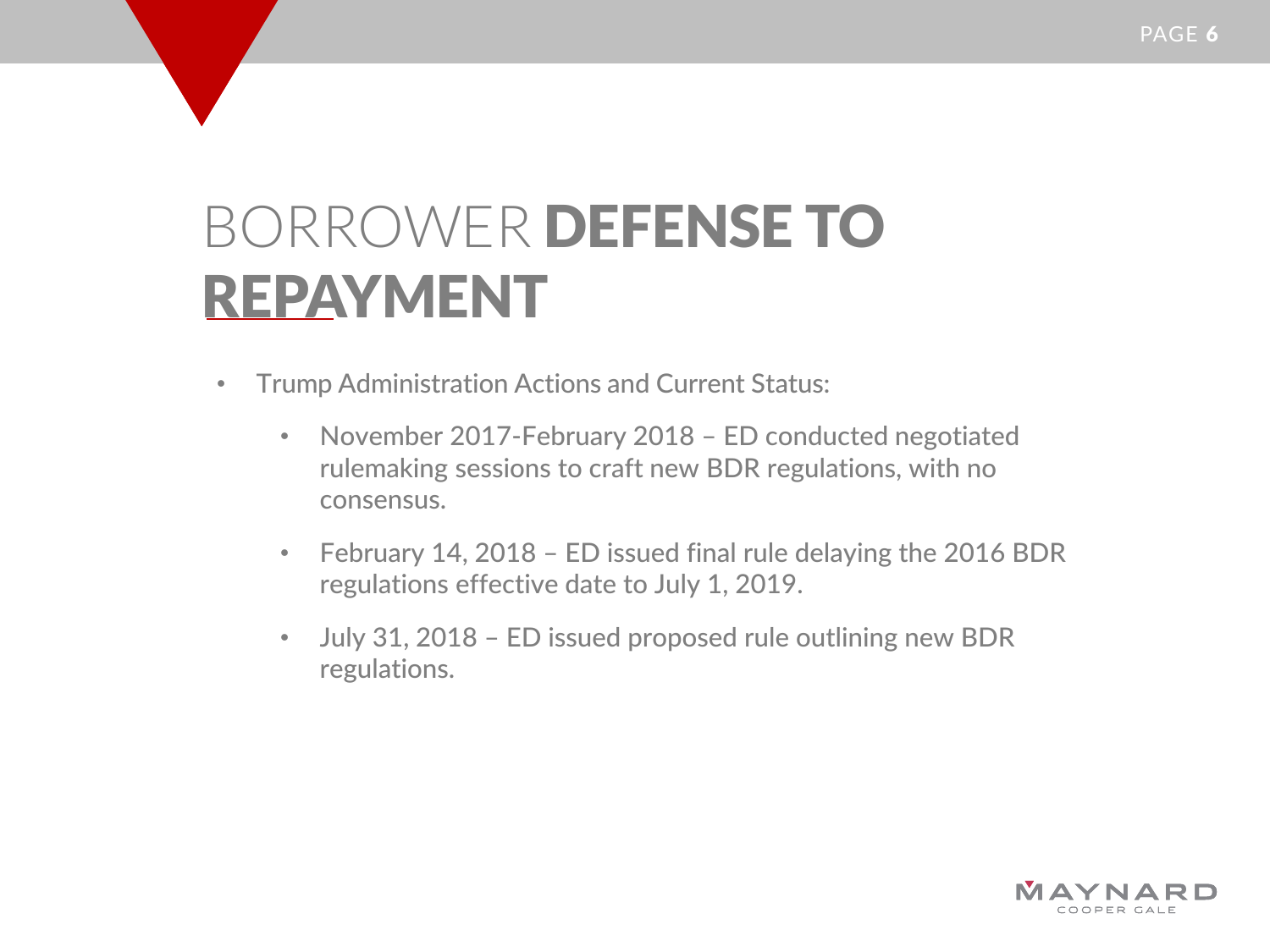- Trump Administration Actions and Current Status (cont.):
	- March 15, 2019 ED issued guidance regarding effective date and implementation requirements for 2016 BDR regulations.
	- August 30, 2019 ED published unofficial Final Rule for 2019 BDR, to be effective July 1, 2020.
	- September 23, 2019 ED published official 2019 BDR regulations.
	- We issued a Client Alert on September 9, 2019, on the 2019 BDR regulations, which is publicly available on our website at [https://www.maynardcooper.com/blog-post/client-alert-2019](https://www.maynardcooper.com/blog-post/client-alert-2019-borrower-defense-to-repayment/) borrower-defense-to-repayment/.

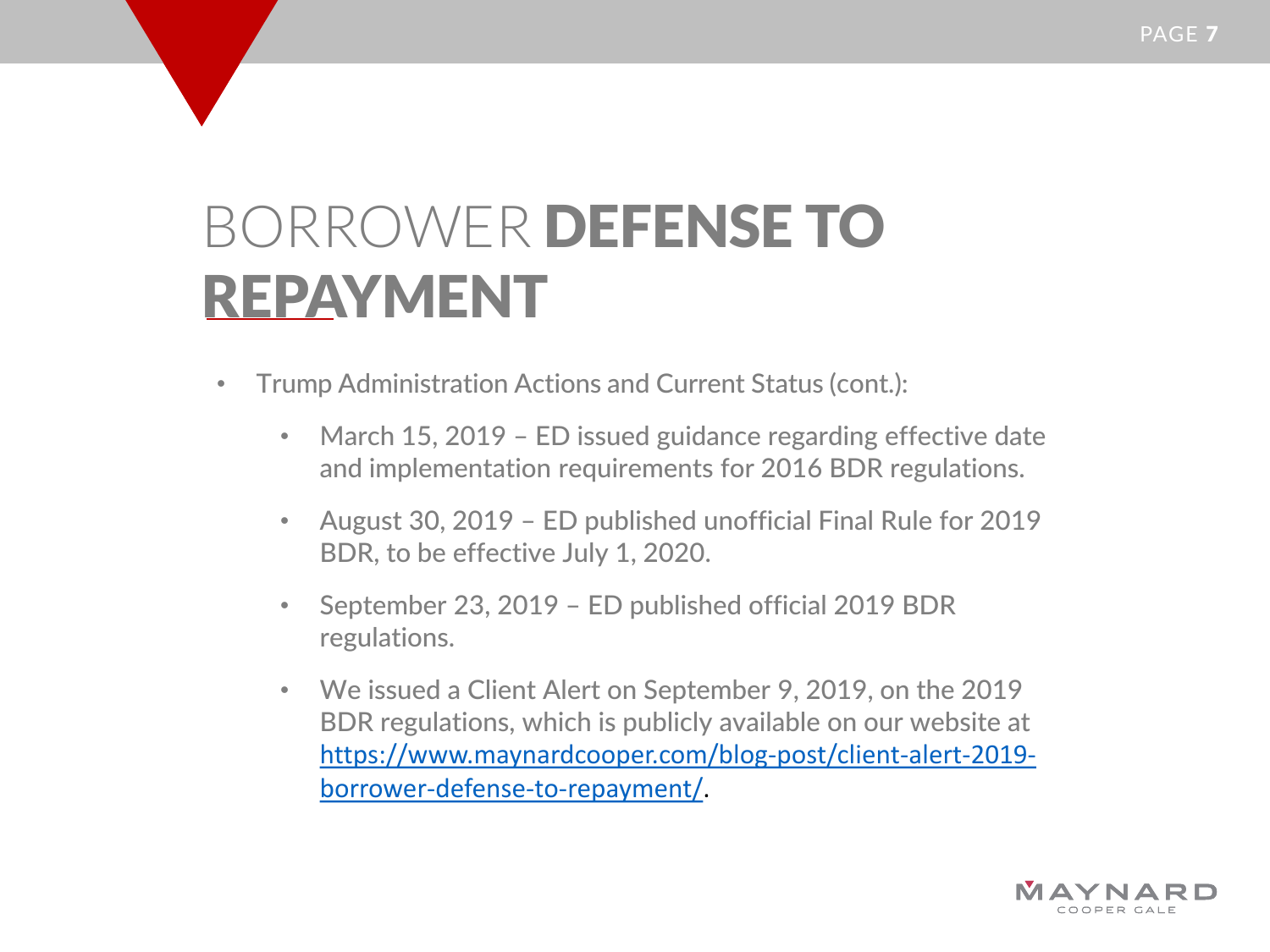- Trump Administration Actions and Current Status (cont.):
	- 2019 BDR regulations lifted prohibition on use of mandatory arbitration agreements and class action waivers as of July 1, 2020.
	- These agreements and waivers must be disclosed to students and applicants
	- The disclosures must be written in plain, straightforward language and explain clearly the conditions for enrollment.

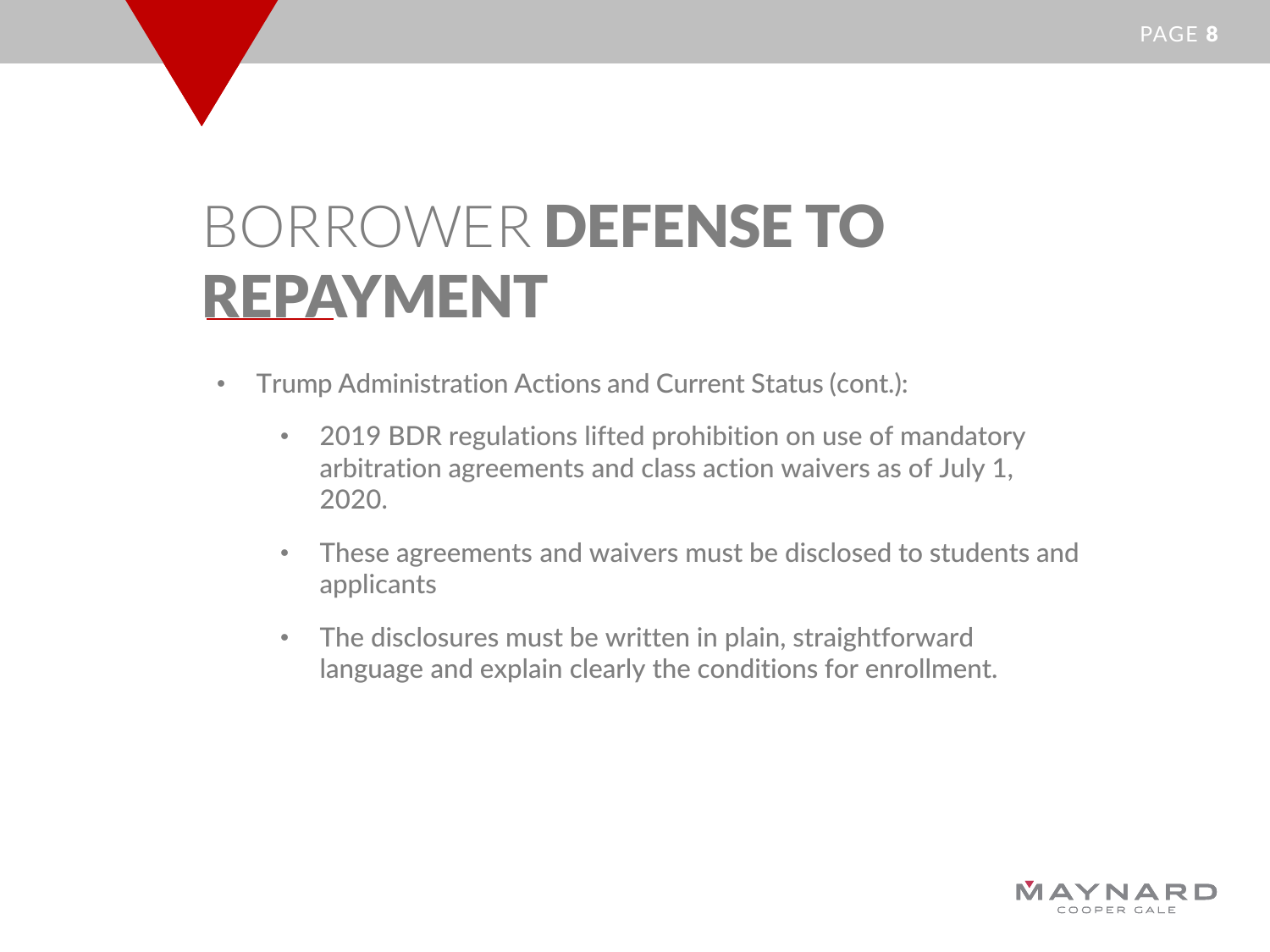- Trump Administration Actions and Current Status (cont.):
	- The disclosures must state that the institution cannot require a borrower (i) to participate in arbitration or any other internal dispute resolution process prior to filing a BDR claim, or (ii) in any way to waive or limit his or her ability to file a BDR claim.
	- The disclosures also must state that any mandatory arbitration proceeding tolls the three-year limitation period for a borrower to file a BDR claim.
	- All disclosures must be in 12-point font and be provided, at a minimum, on the institution's admissions information webpage and in the admissions section of the catalog.

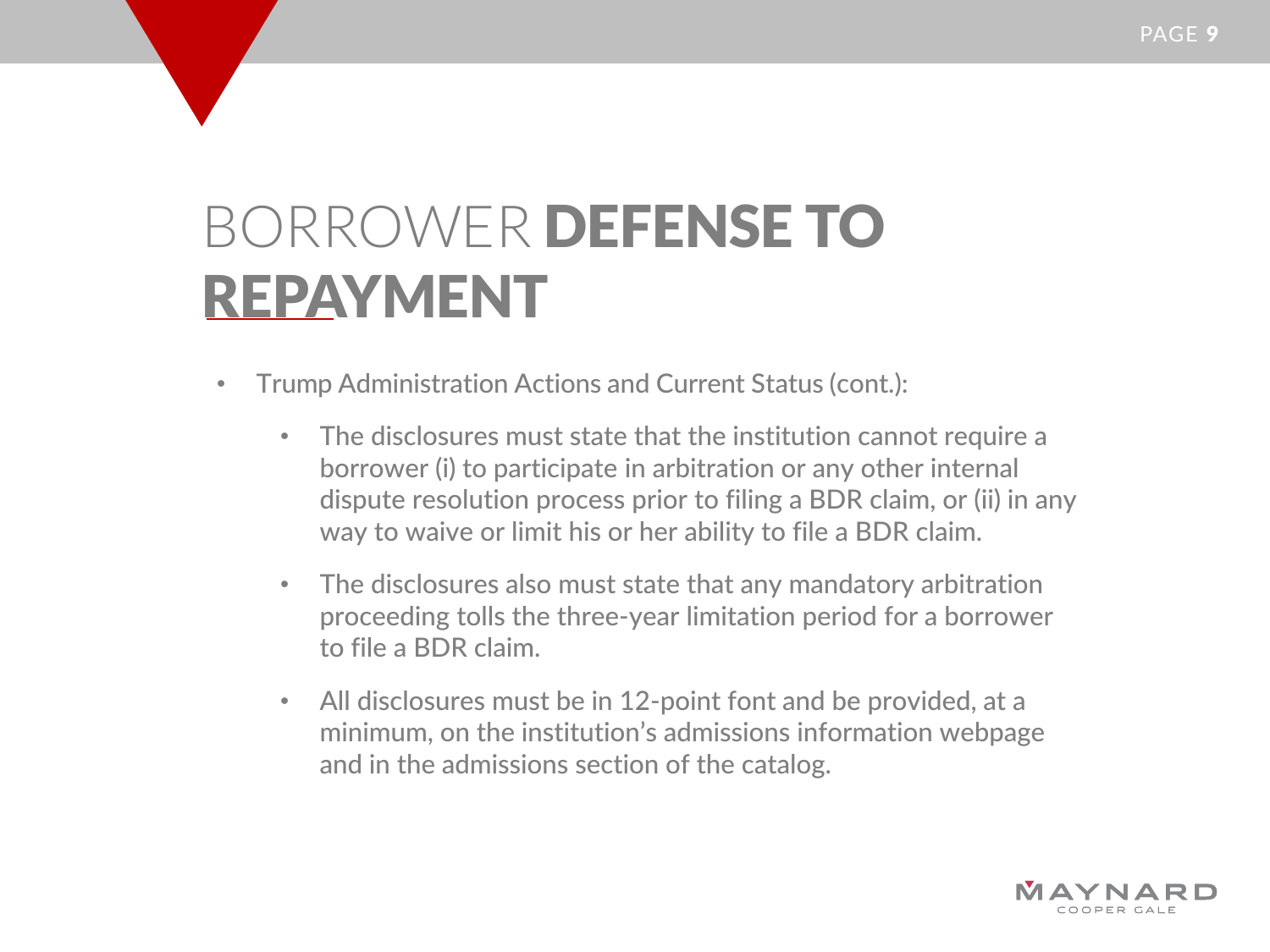- Trump Administration Actions and Current Status (cont.):
	- Legal aid group sued Department over new rules (New York Legal Assistance Group v. DeVos and U.S. Department of Education)
	- U.S. District Court for the Southern District of New York on March 17, 2021, granted summary judgment in favor of Department in all but one of the claims, upholding nearly all of the DeVos regulations.
	- Court granted summary judgment in favor of Plaintiff regarding the provision adding a three-year statute of limitations on some claims, remanding that issue back to the Department for further consideration.
	- Plaintiff appealed to the Second Circuit on April 7, 2021.

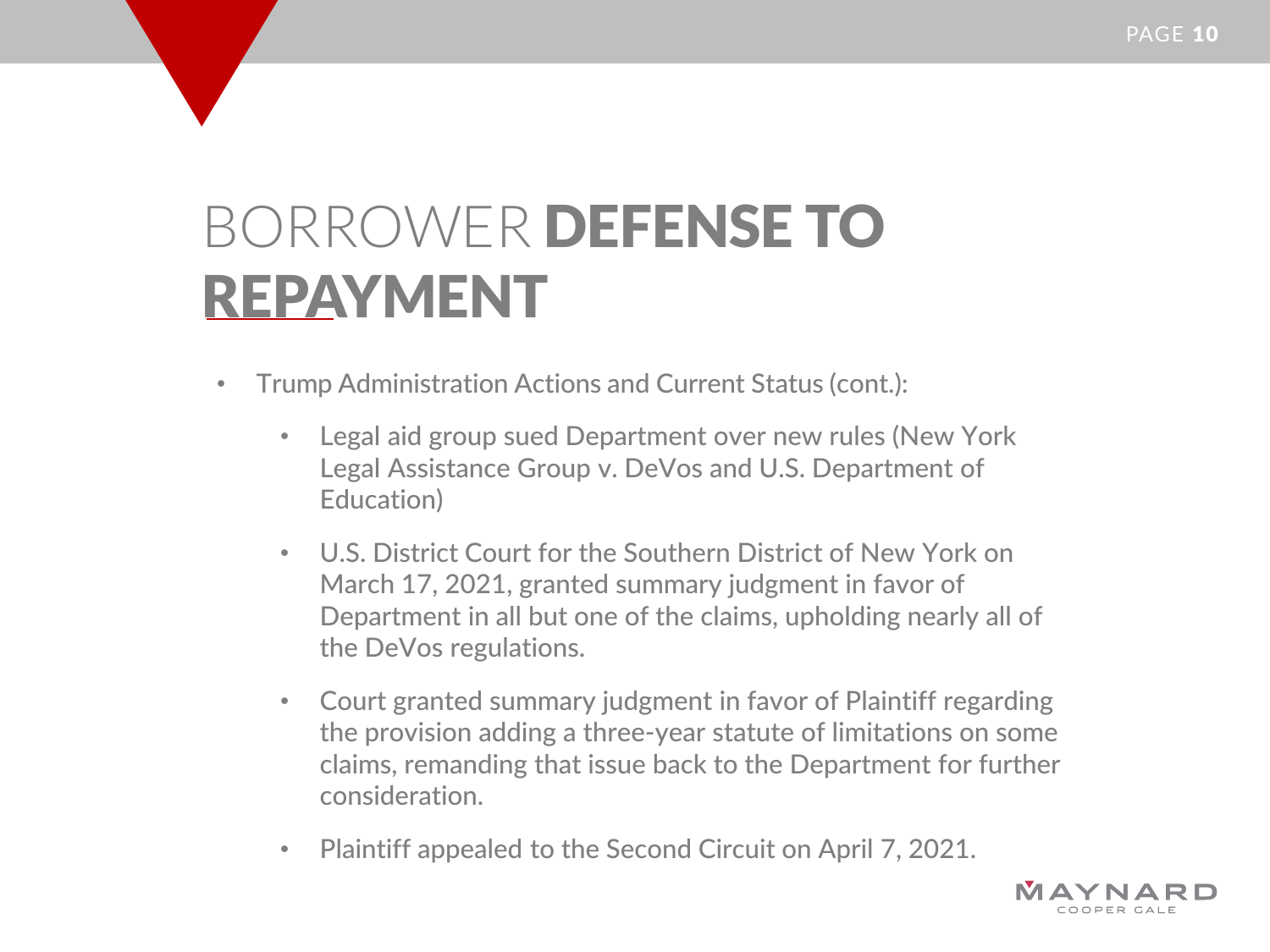- Financial Responsibility and Reporting Requirements:
	- The 2019 BDR regulations revised the financial responsibility and triggering events introduced in the 2016 regulations.
	- The Secretary will determine that an institution cannot meet its financial or administrative obligations if one of the following mandatory triggering events occurs after the Secretary calculates a composite score:
		- Either (i) the institution incurs a liability from a settlement, final judgment or final determination arising from any administrative or judicial action, or (ii) there is a withdrawal of owner's equity from a proprietary institution with a composite score less than 1.5 by any means, including the payment of a dividend, and, as a result, the recalculated composite score is less than 1.0.

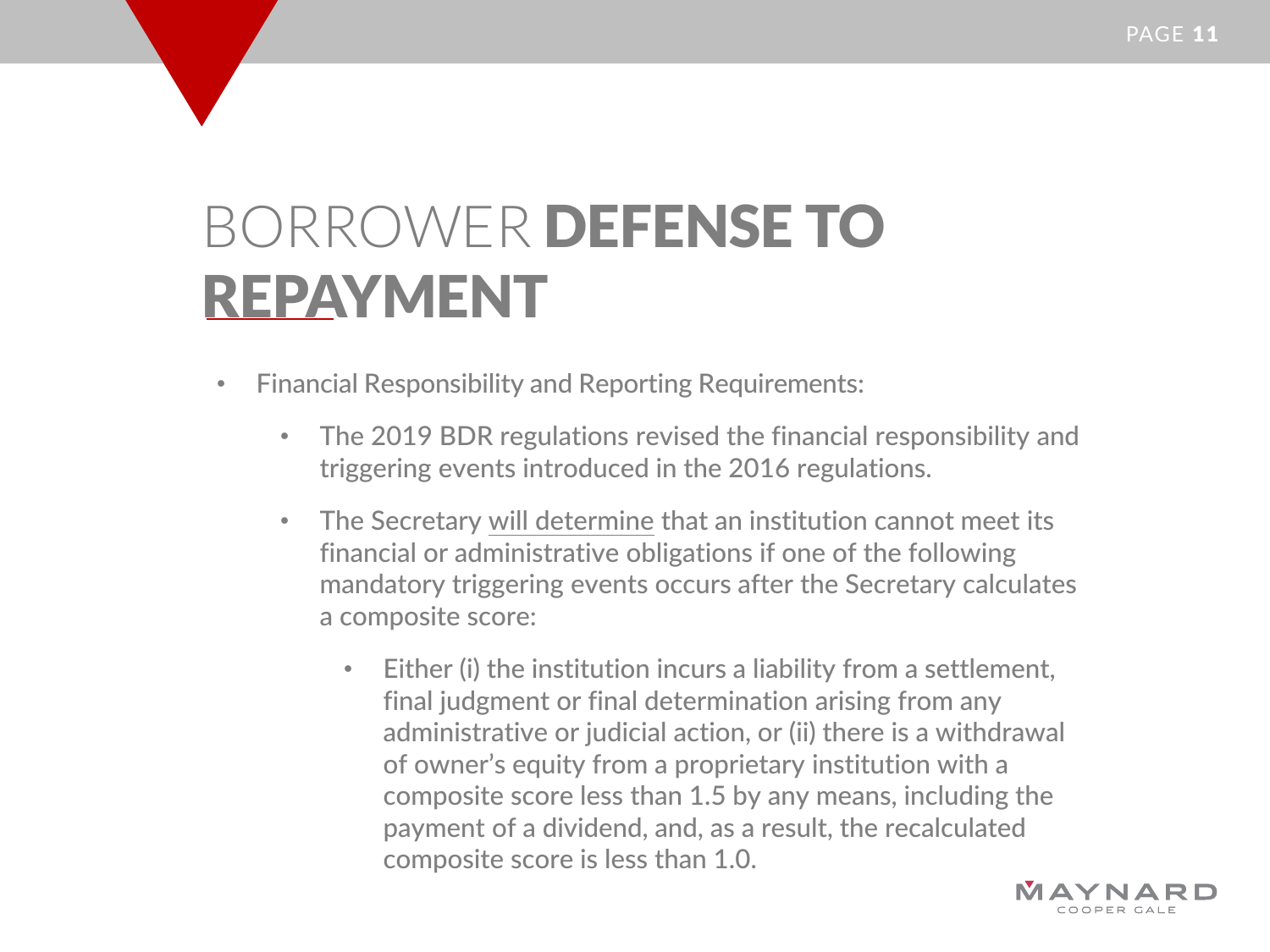- Financial Responsibility and Reporting Requirements (cont.):
	- For a publicly traded institution, the SEC suspends or revokes the registration of the institution's securities or suspends trading of the institution's securities, the exchange on which the institution's securities are traded delists the securities because the institution is not in compliance with listing requirements, or the SEC does not receive required reports timely and has not granted an extension.
	- In the most recent fiscal year on which the Secretary has calculated a composite score, if the institution is subject to two or more discretionary triggering events described below, those events will be considered mandatory triggering events unless a triggering event is resolved before a subsequent event occurs.

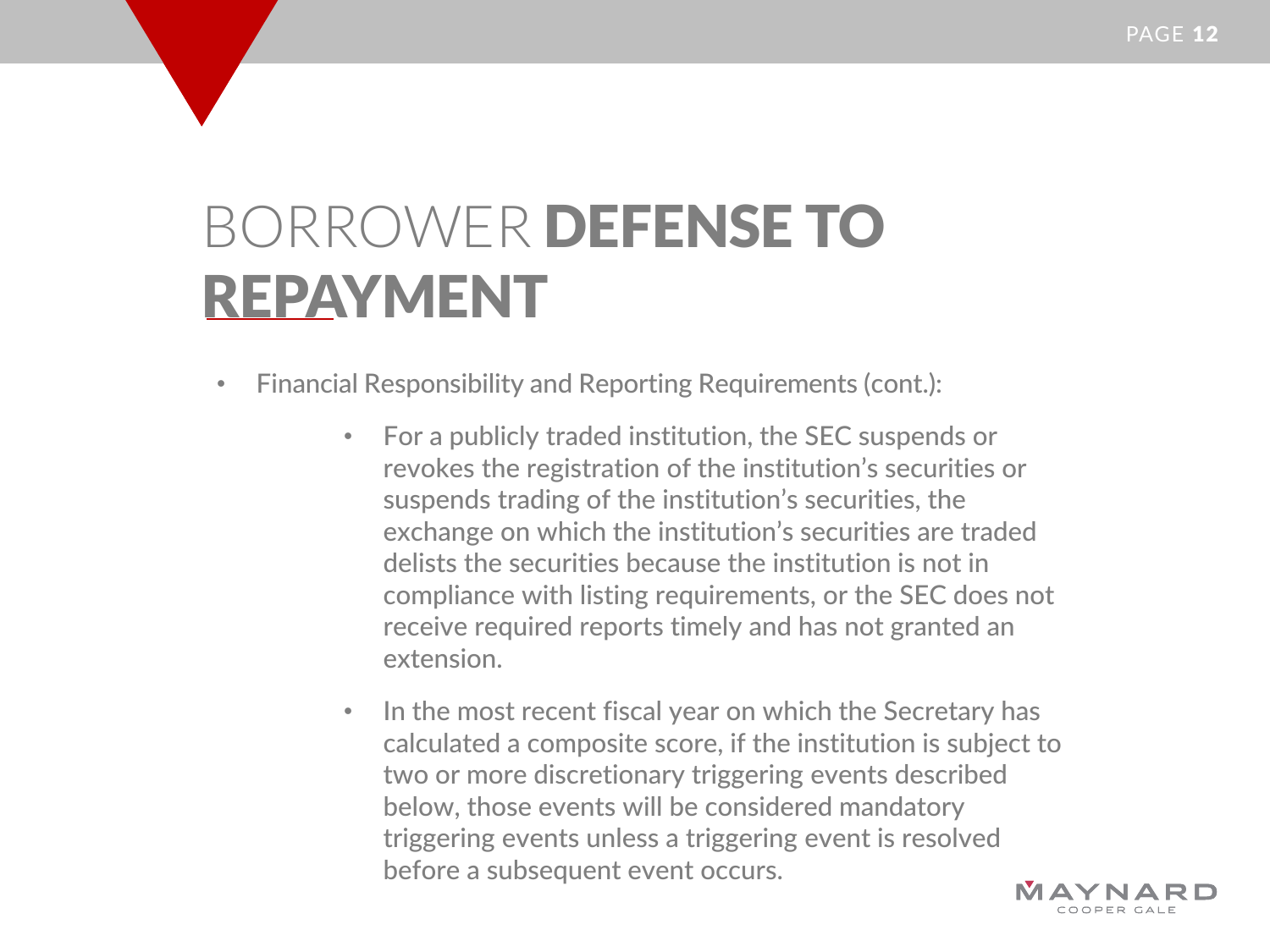- Financial Responsibility and Reporting Requirements (cont.):
	- The Secretary may determine that an institution cannot meet its financial or administrative obligations if one of the following discretionary triggering events occurs:
		- The institution's accrediting agency issues a show-cause order or similar action that could result in the loss of the institution's accreditation if not resolved.
		- The institution violates a provision or requirement in a security or loan agreement with a creditor that leads to a default, delinquency or other event that causes or enables the creditor to require or impose an increase in collateral, a change in contractual obligations, an increase in interest rates or payments, or other sanctions or penalties.

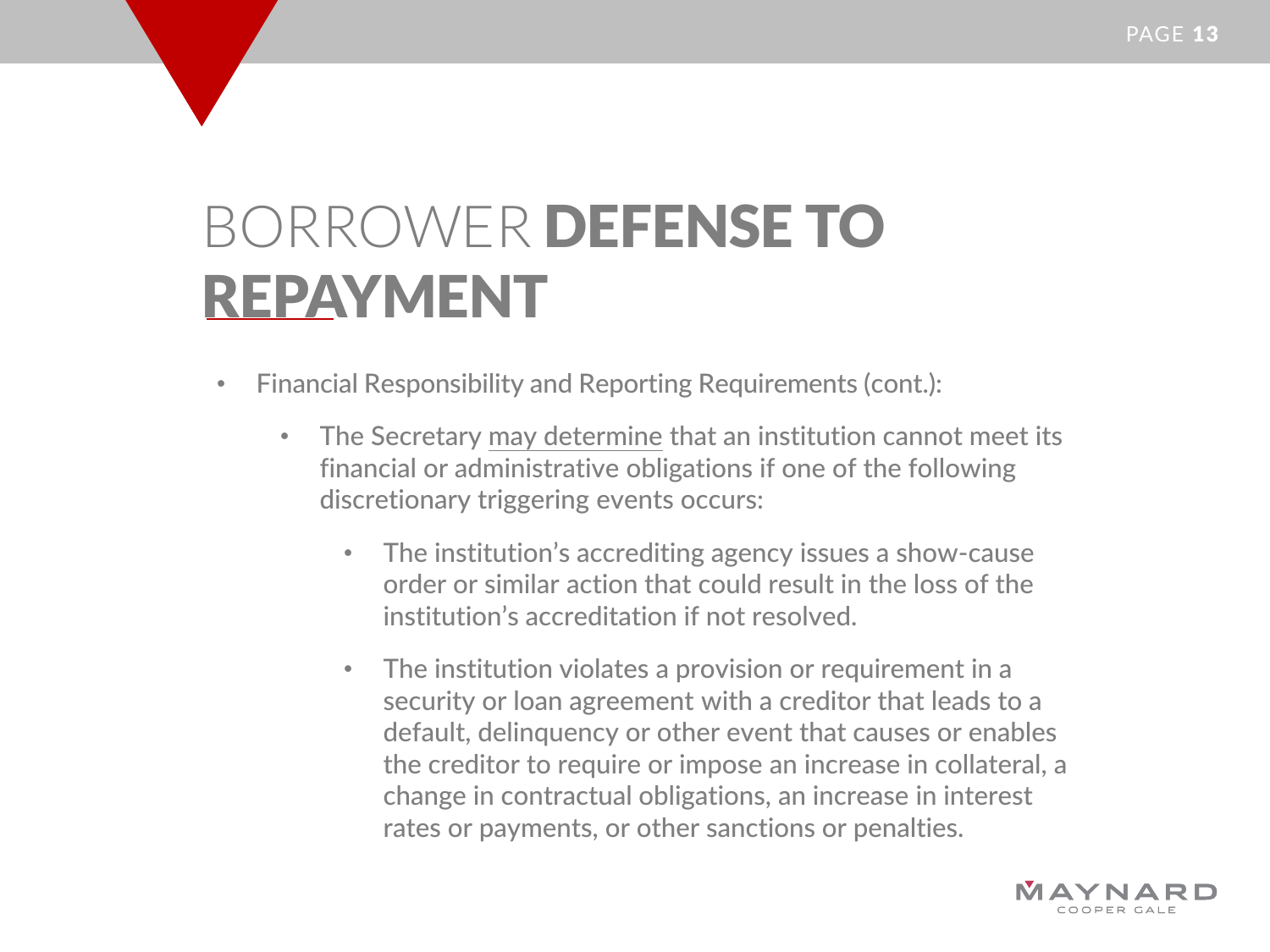- Financial Responsibility and Reporting Requirements (cont.):
	- The institution's state licensing or authorizing agency determines that the institution has violated an applicable state agency requirement, and the state agency intends to withdraw or terminate the institution's license or authorization if the institution does not take steps to come into compliance.
	- A proprietary institution fails the 90/10 rule for one year.

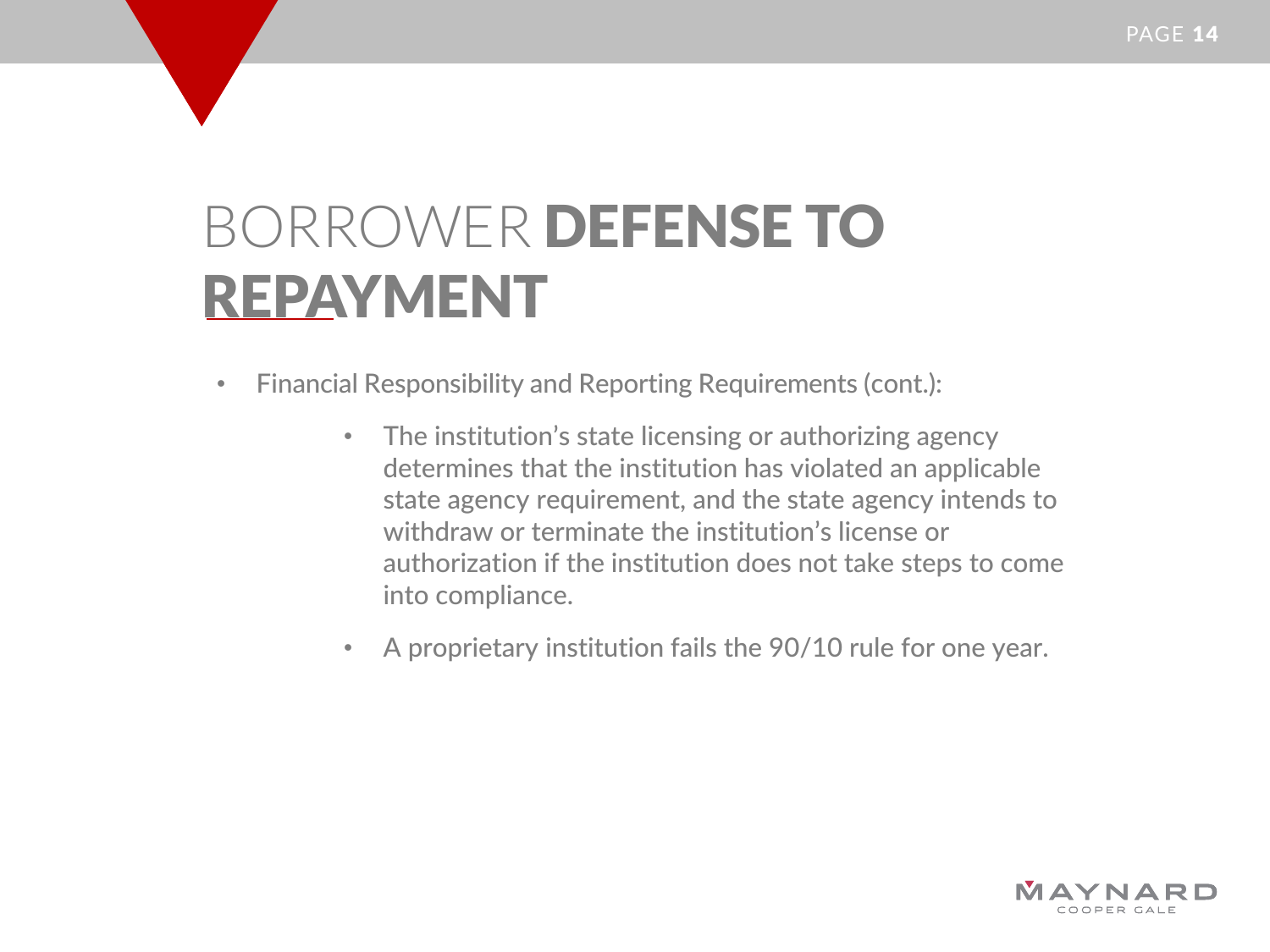- Financial Responsibility and Reporting Requirements (cont.):
	- The institution has high dropout rates as calculated by the Secretary. This provision was introduced in the 2016 Regulations, but the Department has not yet developed a specific threshold or methodology for this calculation.
	- The institution's two most recent official cohort default rates are 30% or greater, unless one or both rates have been appealed or challenged and (i) the appeal or challenge is still pending, (ii) the appeal or challenge reduces one or both rates below 30%, or (iii) the appeal or challenge precludes the rates from resulting in a loss of eligibility or provisional certification.

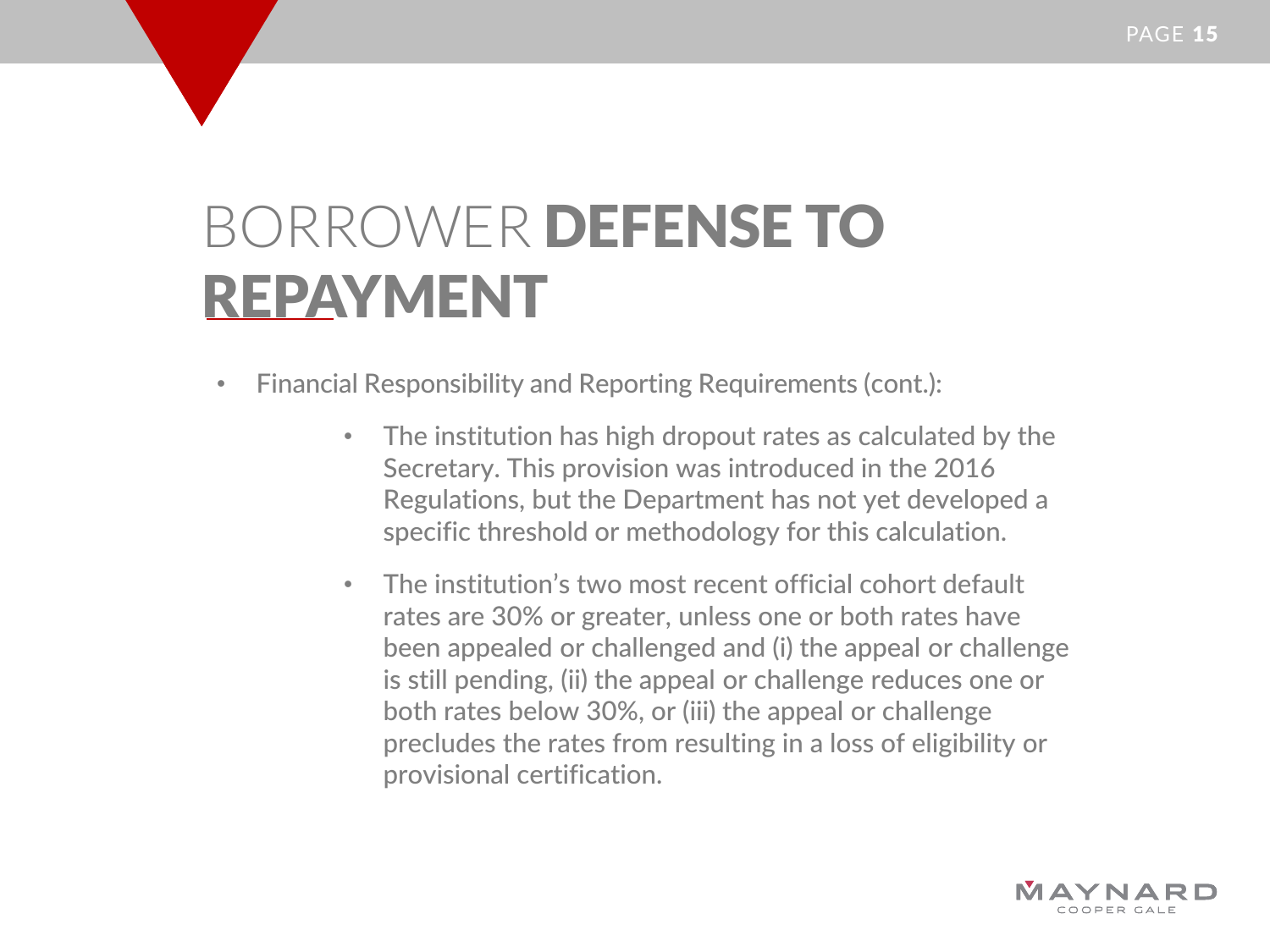- Biden Administration Actions:
	- On May 24, 2021, the Department announced that it will hold virtual public hearings on June 21, 23 and 24, 2021, to receive feedback on potential issues for future negotiated rulemaking sessions.
	- Among the topics in which the Department is considering rulemaking are Borrower Defense to Repayment, loan discharges, financial responsibility and mandatory pre-dispute arbitration agreements and class action waivers.

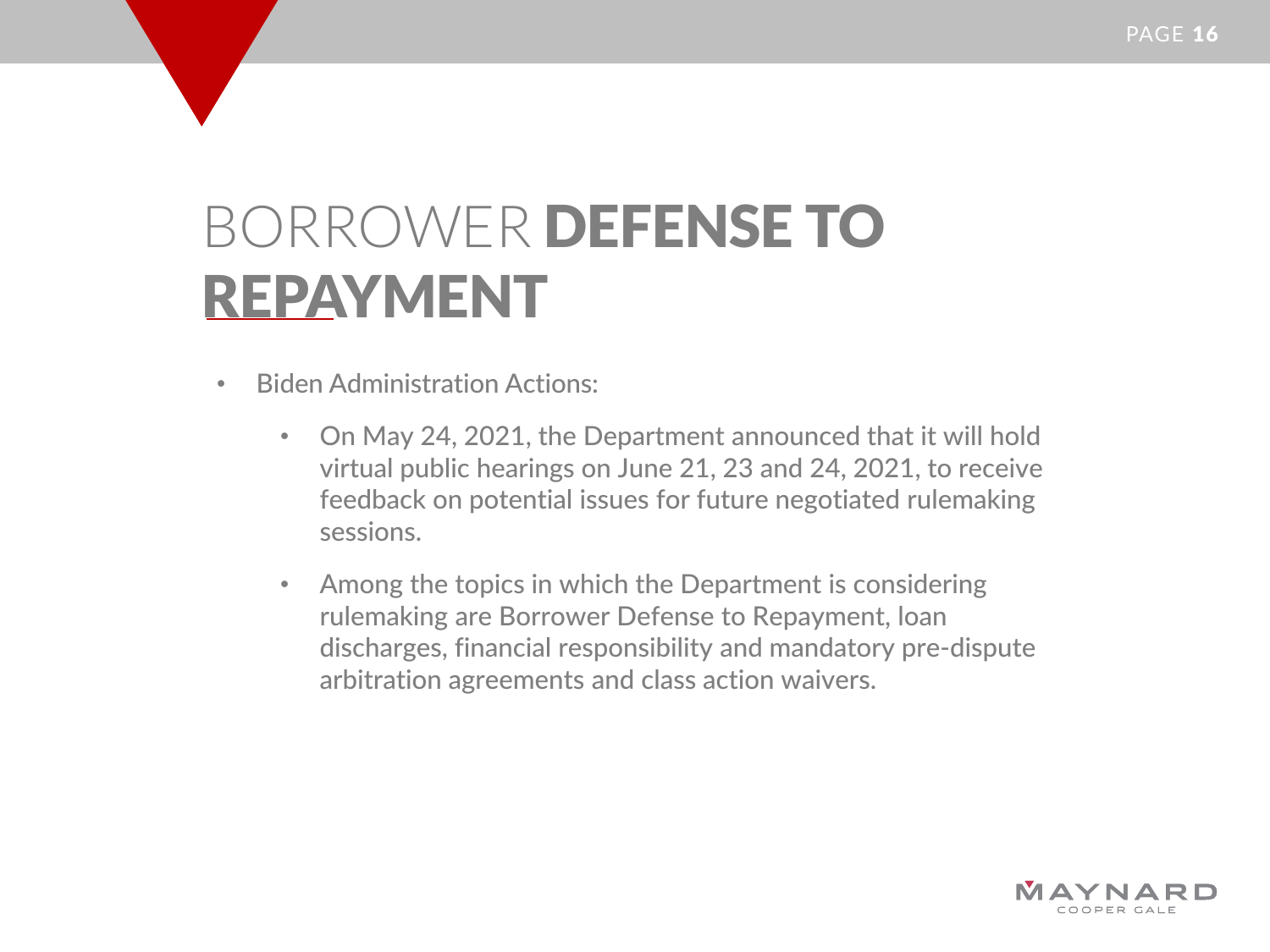PAGE 17

# DISTANCE EDUCATION

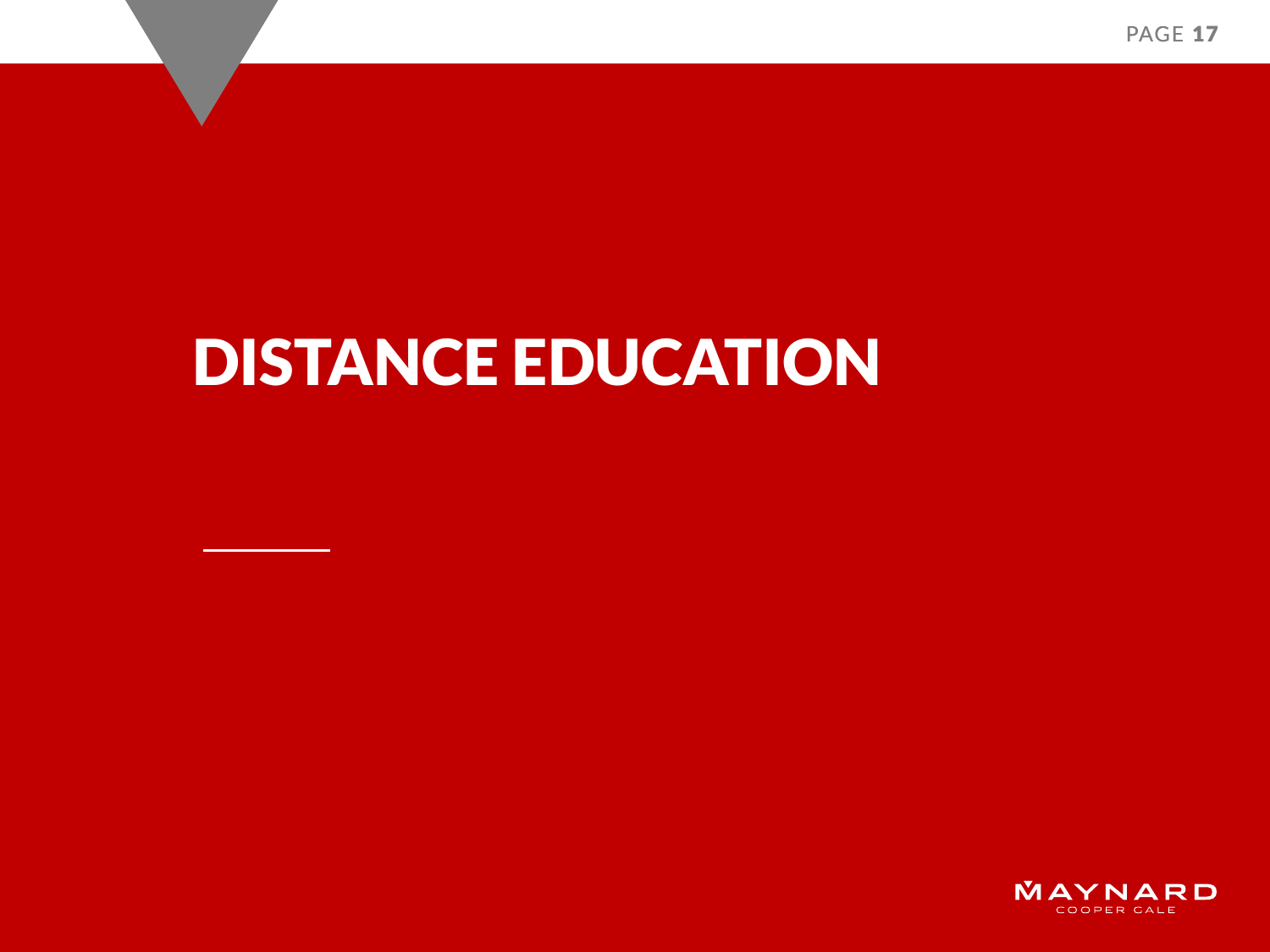- Trump Administration Actions and Current Status:
	- The Final Rule addressing distance education and related topics was published on September 2, 2020.
	- We issued a Client Alert on September 4, 2020, that is available at https://www.maynardcooper.com/u-s-department-of[education-issues-new-distance-education-and-related](https://www.maynardcooper.com/u-s-department-of-education-issues-new-distance-education-and-related-regulations)regulations.
	- The Final Rule was effective on July 1, 2021.
	- The new regulations include a host of changes, including muchneeded definitions, and provide some additional flexibilities.

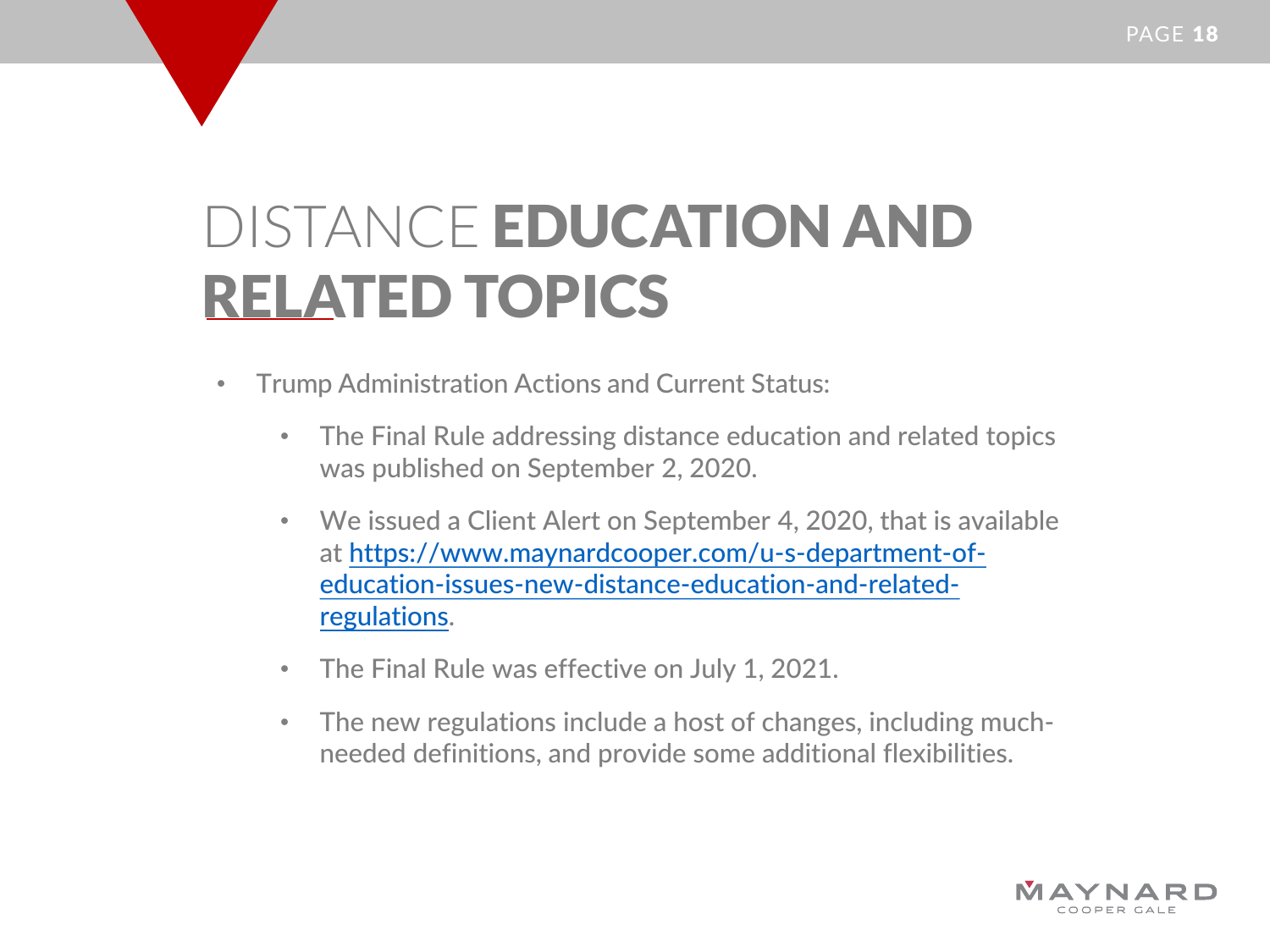- Trump Administration Actions and Current Status (cont.):
	- The new regulations clarify the distinction between distance education and correspondence courses:
		- Distance Education A distance education course is one in which instruction is delivered by one or more types of technology, including the internet, various wired and wireless media, or audio conference to students who are separated from the instructor(s). These technologies "support regular and substantive interaction between the students and the instructor or instructors, either synchronously or asynchronously." (Emphasis added.)

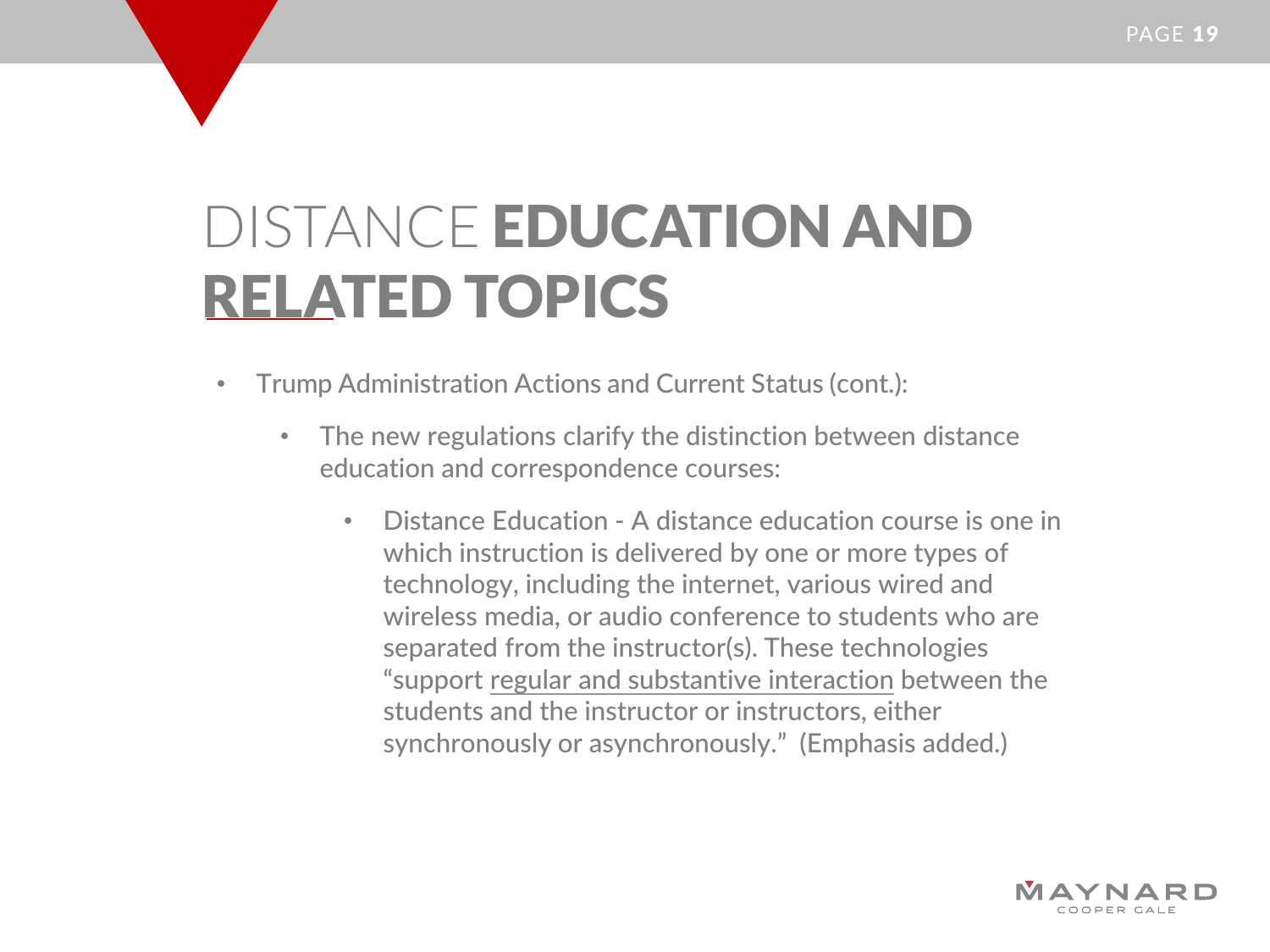- Trump Administration Actions and Current Status (cont.):
	- The new regulations clarify the distinction between distance education and correspondence courses:
		- Correspondence A correspondence course is one in which "the institution provides instructional materials, by mail or electronic transmission, including examinations on the materials, to students who are separated from the instructors." A key feature that distinguishes a correspondence course from a distance education course is that "[i]nteraction between instructors and students in a correspondence course is limited, is not regular and substantive, and is primarily initiated by the student."

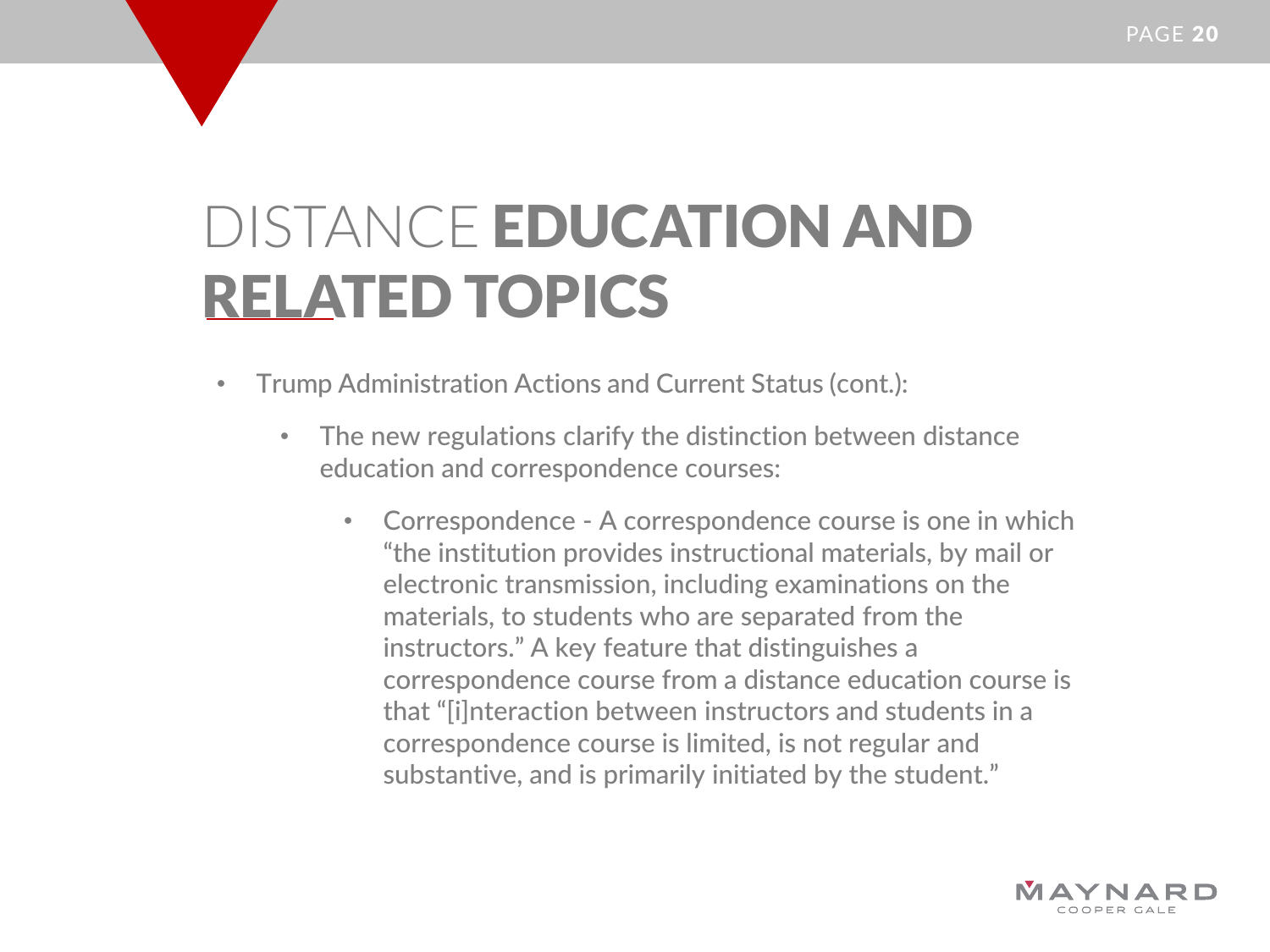- Trump Administration Actions and Current Status (cont.):
	- Section 600.7(b)(2) provides that a student is considered to be enrolled in correspondence courses if more than 50% of the student's courses in an award year are correspondence courses.
	- A course that combines correspondence and residential training is considered a correspondence course.
	- If a course combines correspondence study and distance education, the institution must determine the predominate method of instruction and apply the appropriate rules.

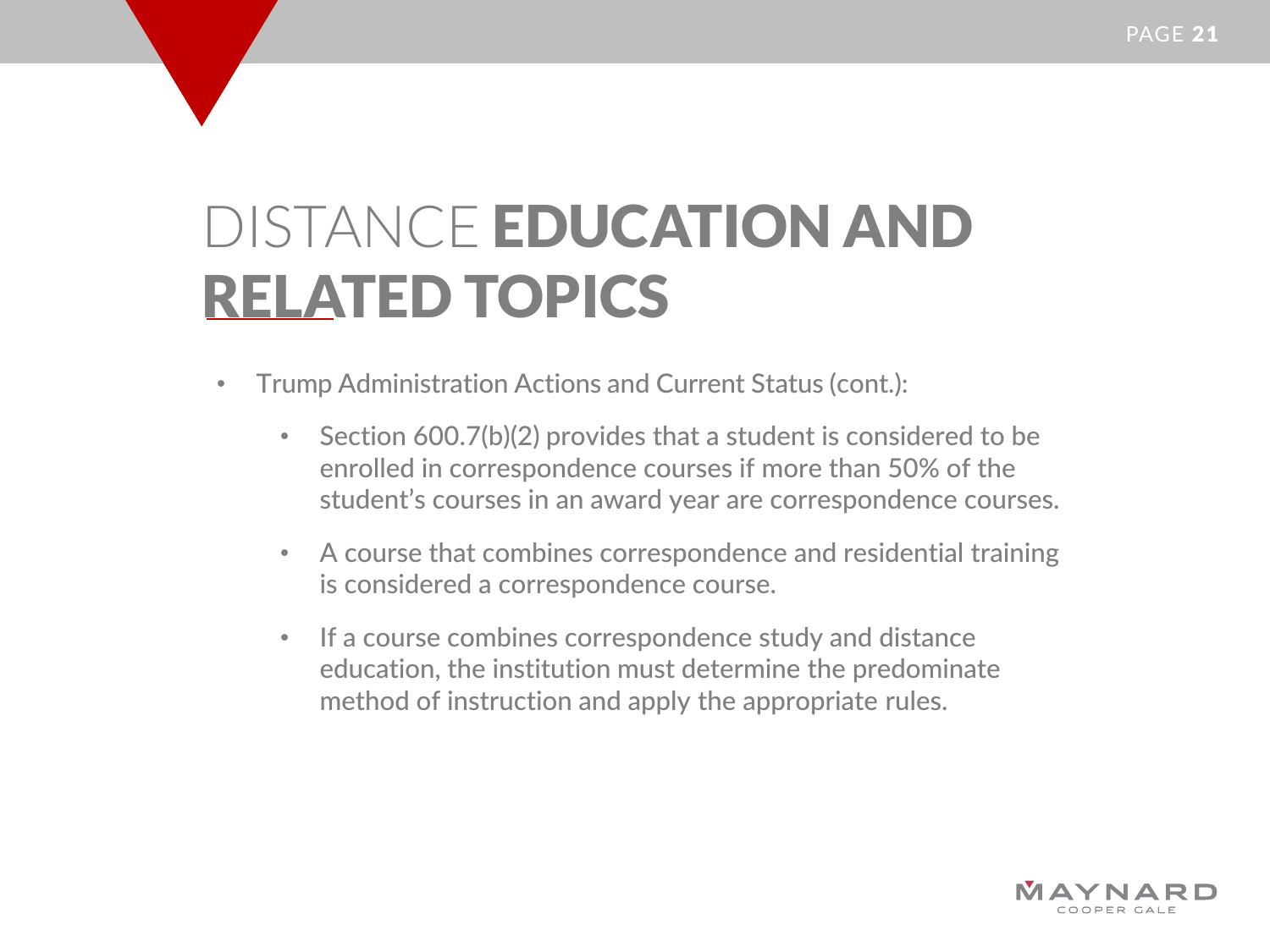- Trump Administration Actions and Current Status (cont.):
	- A correspondence program is considered an eligible FSA program if it has been accredited by an accrediting agency recognized by the Department for accreditation of correspondence education.
	- An institution is not eligible to participate in Title IV if in an academic year:
		- More than 50% of its courses are delivered by correspondence; or
		- 50% or more of its students are enrolled in correspondence courses.

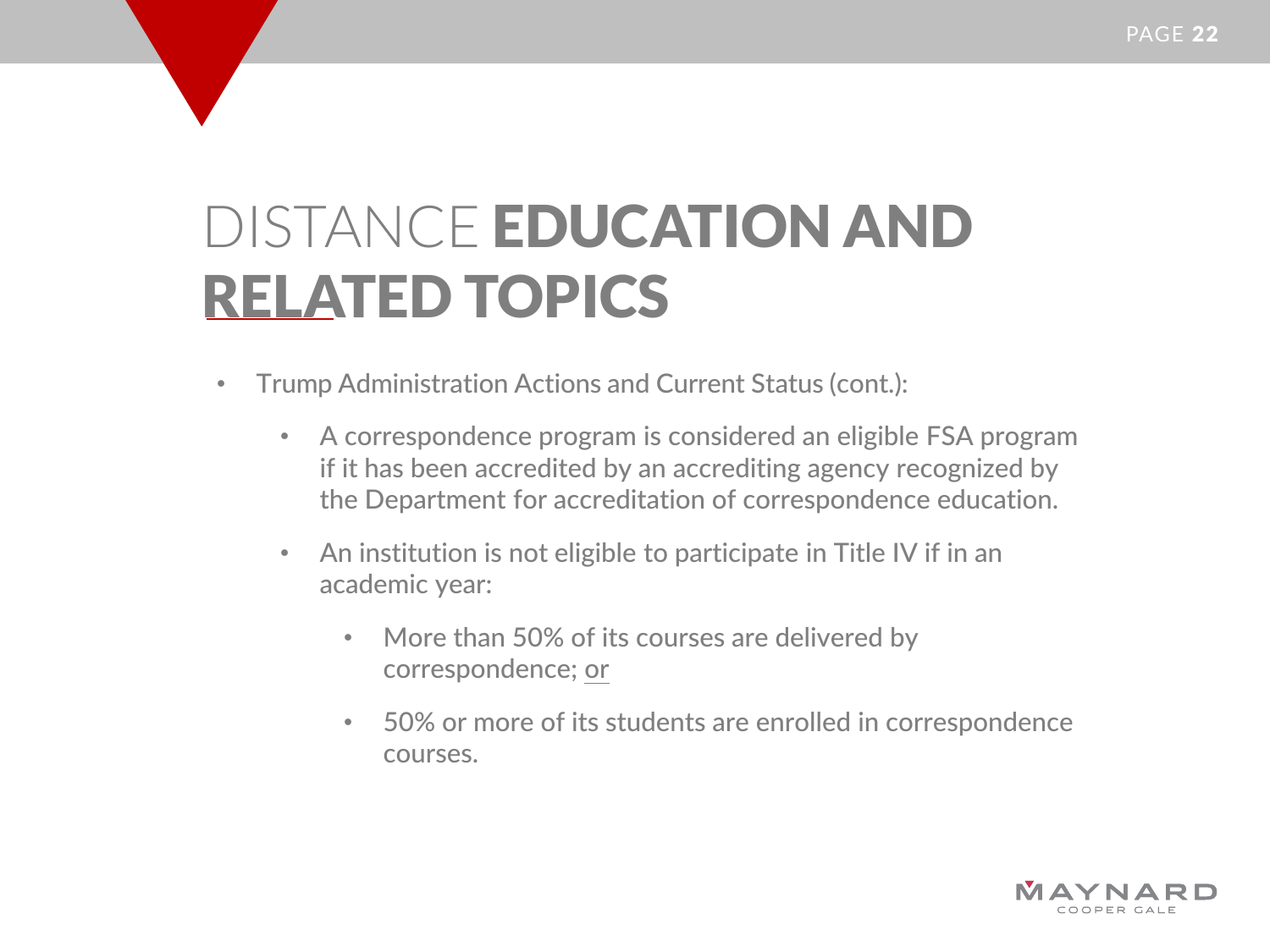- Trump Administration Actions and Current Status (cont.):
	- A key element of a distance education course is that there must be regular and substantive interaction between the students and the instructor.
	- This is not a new requirement, but there has been considerable uncertainty regarding the meaning and extent of this ambiguous term that the new definition seeks to address.

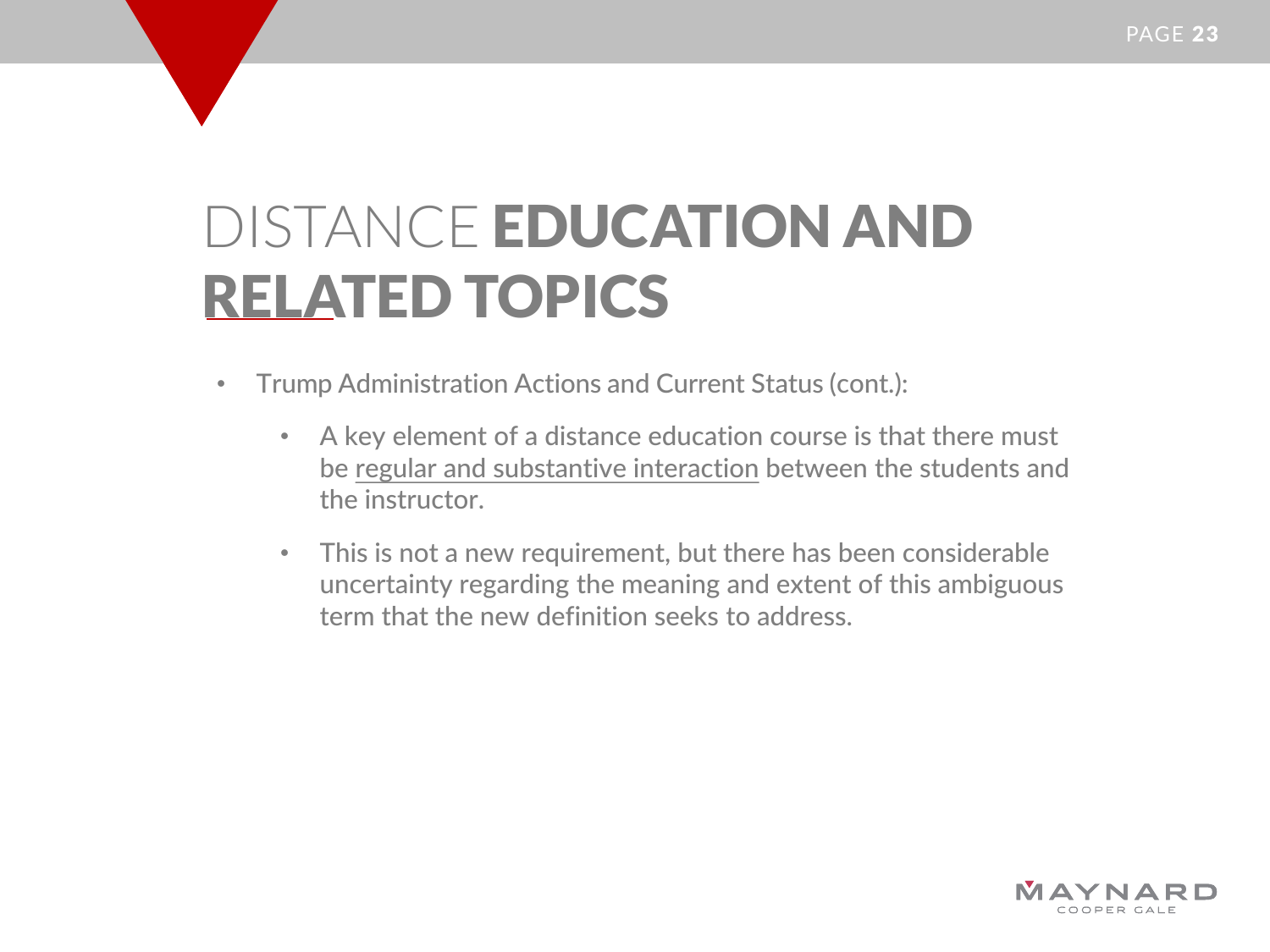- Trump Administration Actions and Current Status (cont.):
	- "Substantive interaction" means "engaging students in teaching, learning, and assessment, consistent with the content under discussion" and must include at least two of five components:
		- Providing direct instruction;
		- Assessing or providing feedback on a student's coursework;
		- Providing information or responding to questions about the content of a course or competency;
		- Facilitating a group discussion regarding the content of a course or competency; and/or
		- Other instructional activities approved by the institution's or program's accrediting agency.

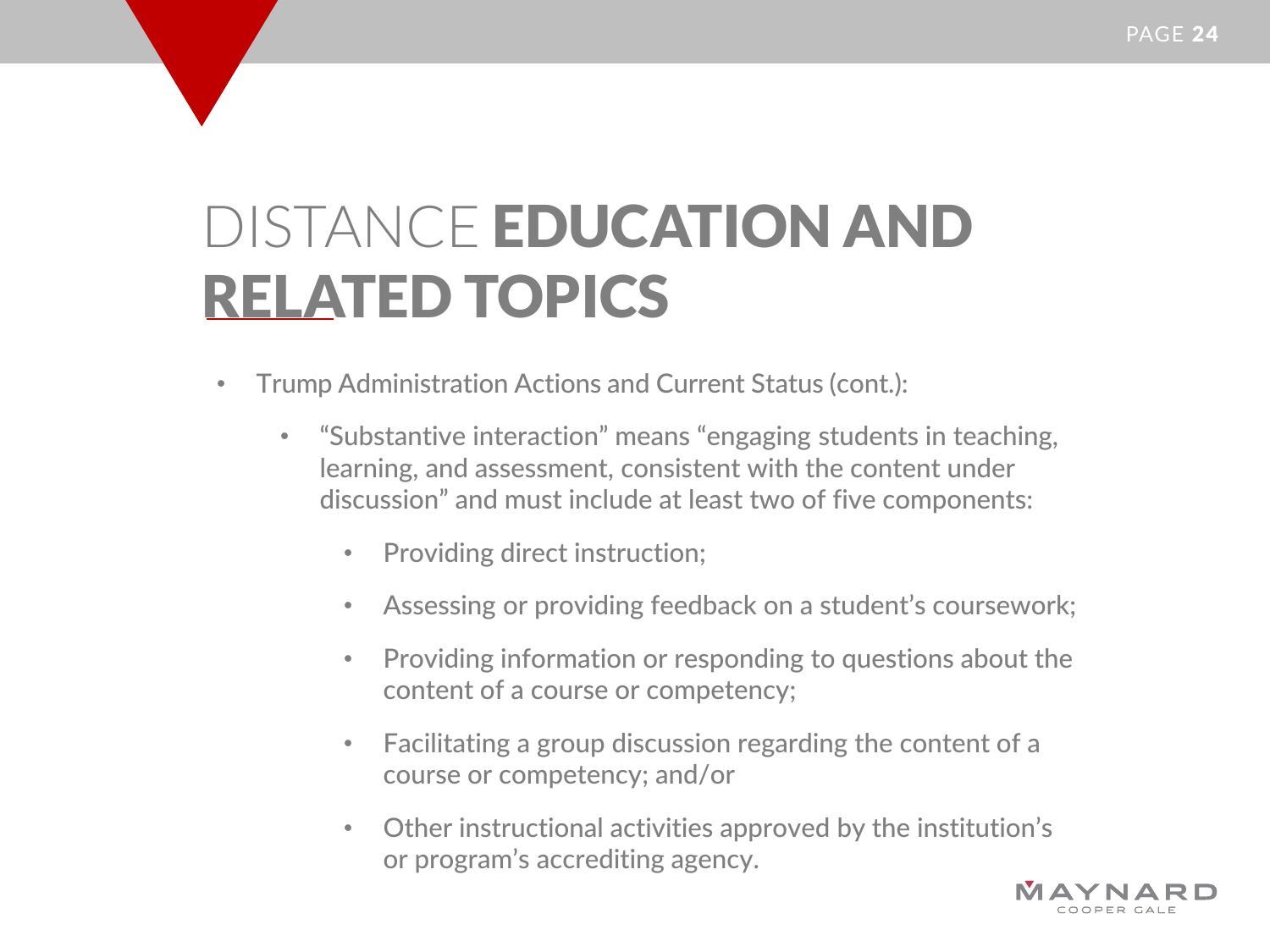- Trump Administration Actions and Current Status (cont.):
	- "Regular interaction" requires an institution to ensure, "prior to the student's completion of a course or competency," that there is "the opportunity for substantive interactions with the student on a predictable and scheduled basis commensurate with the length of time and the amount of content in the course or competency."
	- The institution also is responsible for "[m]onitoring the student's academic engagement and success and ensuring that an instructor is responsible for promptly and proactively engaging in substantive interaction with the student when needed on the basis of such monitoring, or upon request by the student."

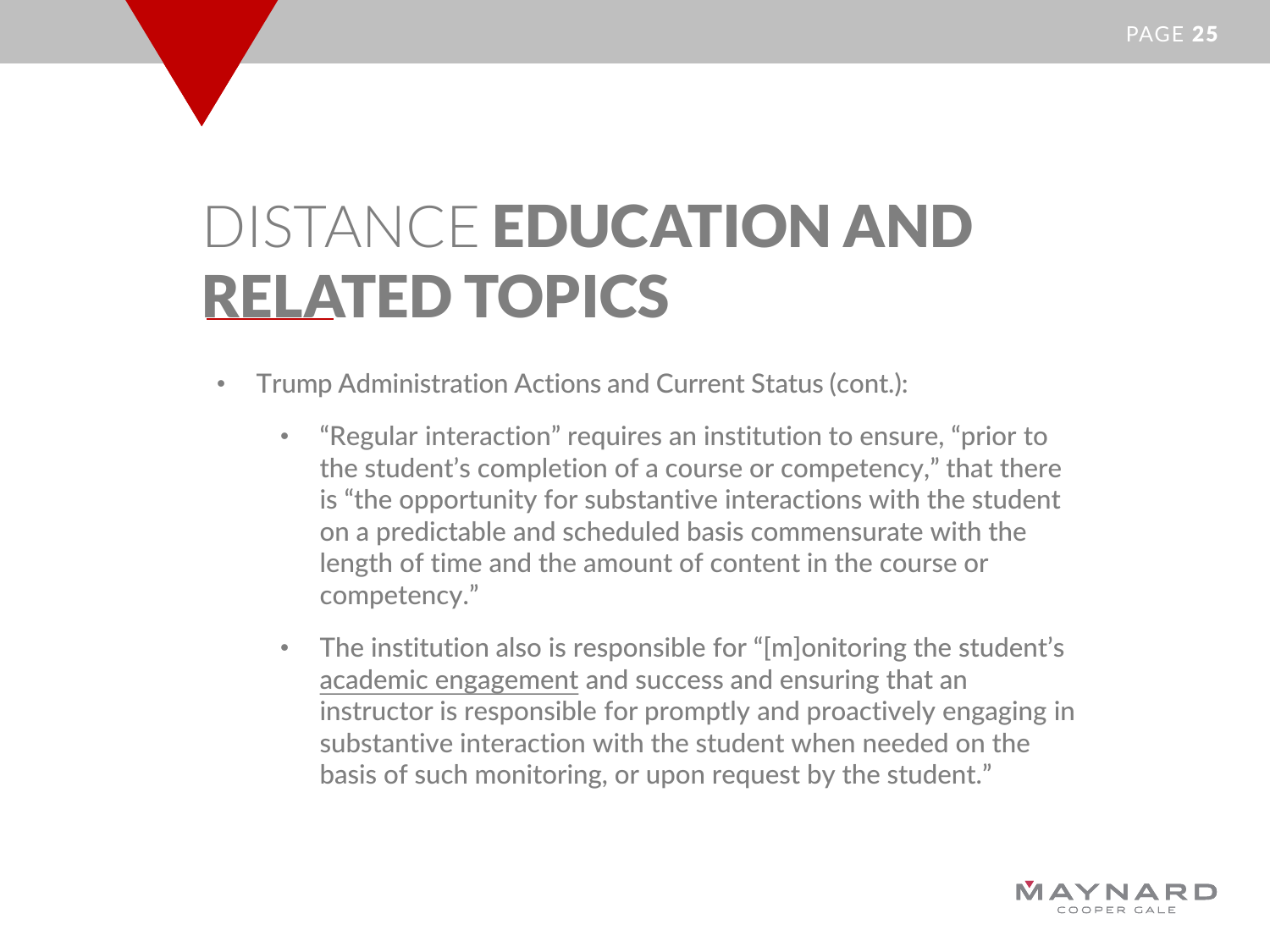- Trump Administration Actions and Current Status (cont.):
	- "Academic engagement" requires "[a]ctive participation by a student in an instructional activity related to the student's course of study" as defined by the institution consistent with any requirements imposed by its state or accrediting agency.
	- It can include attending a class where the students and instructor can interact, turning in an academic assignment or taking a test, participating in an interactive computer-assisted instruction, participating in an institutional-directed group activity or online discussion, or interacting with the instructor regarding academic matters.
	- It excludes use of an institution's housing or meal plan, logging into an online class without further participation, and participating in academic counseling or advising.

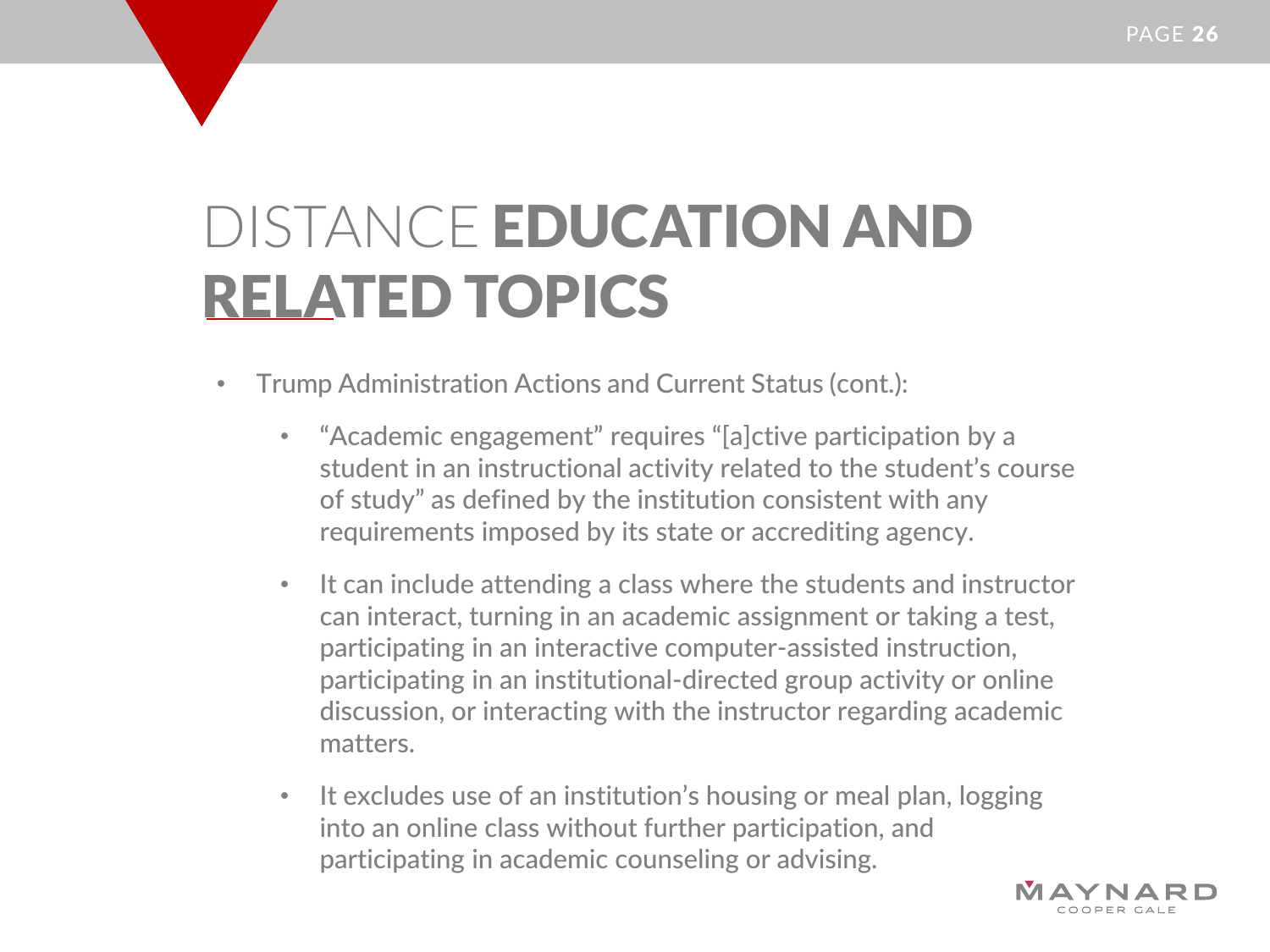- Trump Administration Actions and Current Status (cont.):
	- The Final Rule also revised the definitions of "clock hour" and "credit hour" and modified the requirements for program lengths.
	- "Clock hour" is 50-60 minutes of instruction or other specified academic activity in a 60-minute period.
	- Institutions can calculate clock hours both for synchronous instruction where there is direct interaction between the students and the instructor and for an asynchronous academic engagement activity where the student interacts with technology that has the capability to monitor and document the amount of time the student participates in that activity.

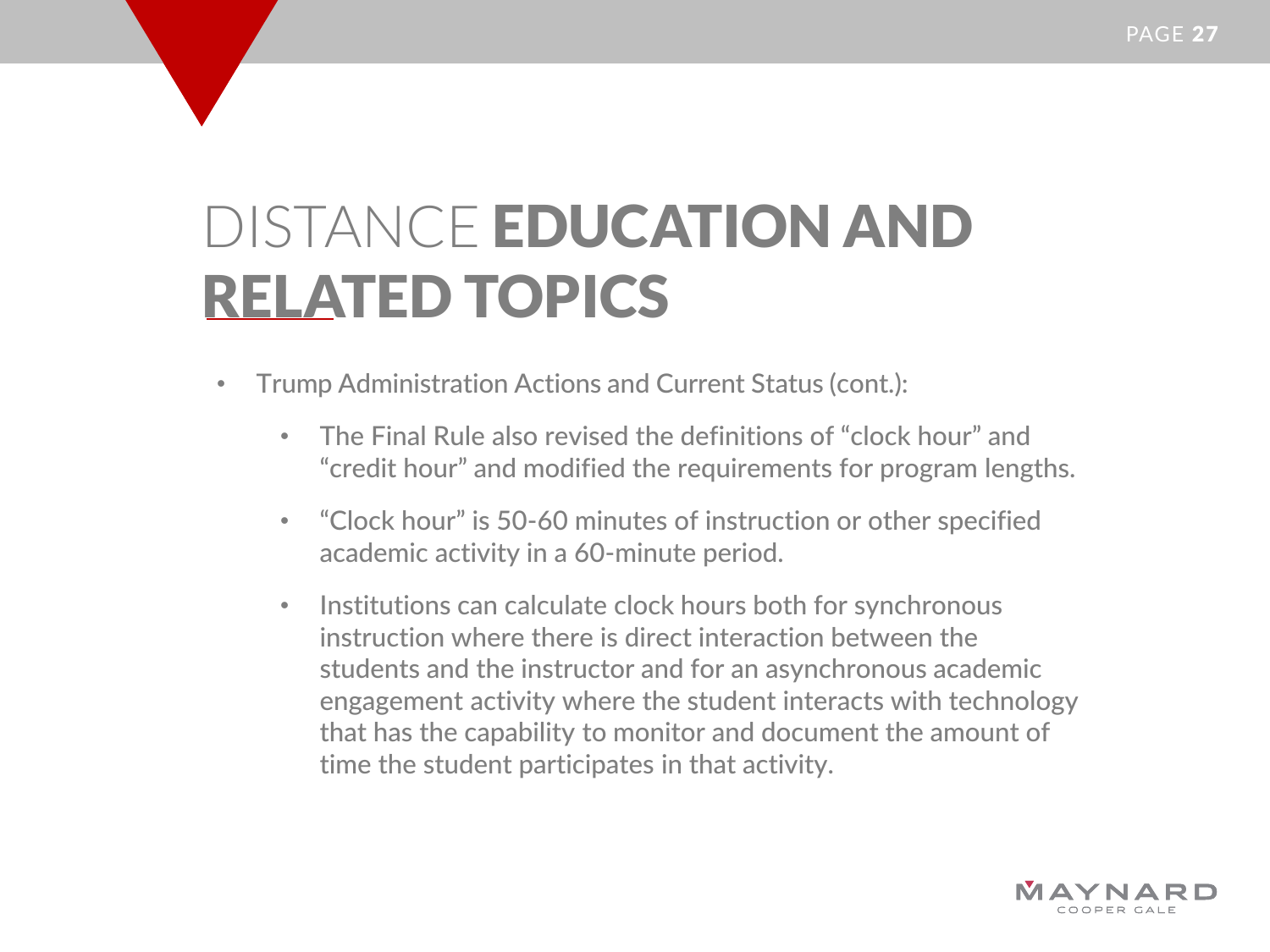- Trump Administration Actions and Current Status (cont.):
	- Section 668.14(b)(26) currently limits the eligibility of programs that prepare graduates for gainful employment in a recognized occupation to those programs comprising no more than 150% of the minimum number of clock hours for training in the recognized occupation as established by the state in which the institution is located, if any, or by any federal agency.
	- The Final Rule modifies this limitation by retaining the current 150% maximum in the institution's home state and by adding a limitation of 100% of the minimum number of hours of training as established by a state adjacent to the state where the institution is located, whichever is greater.

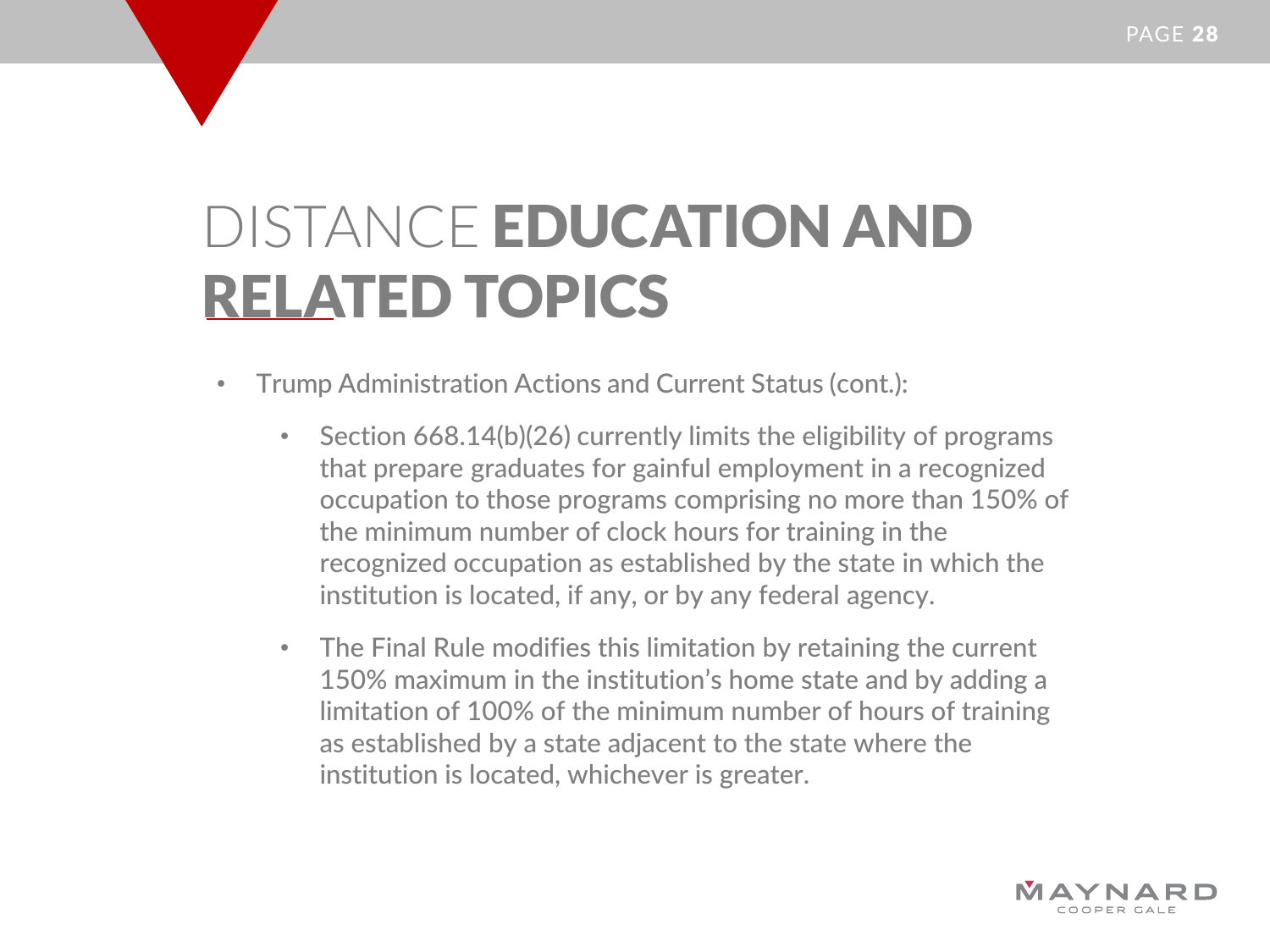- Biden Administration Actions:
	- The May 24, 2021, announcement of public hearings in anticipation of new negotiated rulemaking activities did not mention distance education as a topic for potential review.
	- The Department issued an Electronic Announcement on May 25, 2021, regarding implementation of the clock-to-credit conversions provided in the Final Rule.
	- The Final Rule changes the clock-credit formula that applies to nondegree programs unless all of the credits transfer to an eligible degree program at the same institution that enrolls and graduates students.

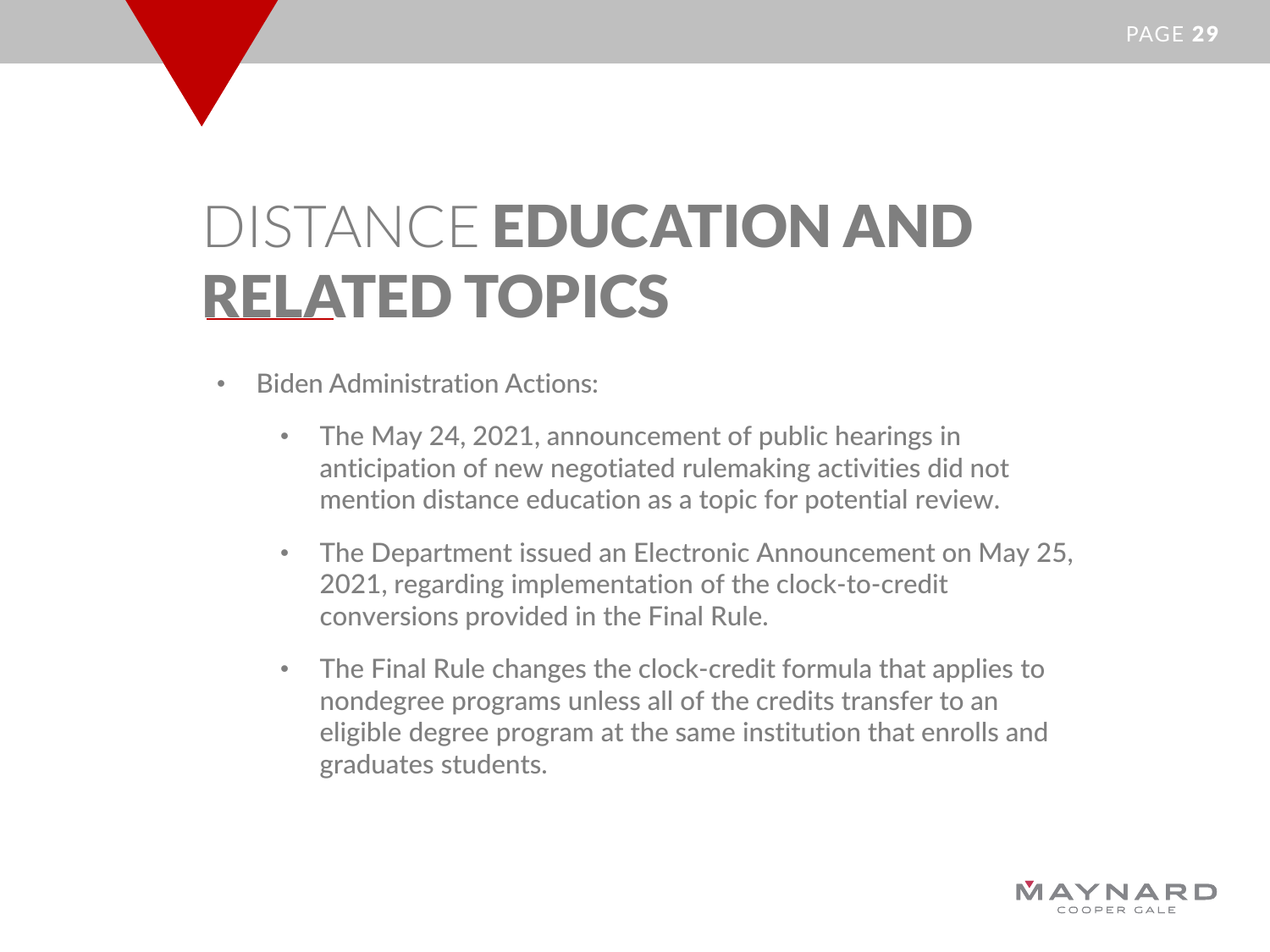PAGE 30

# TITLE IX

MAYNARD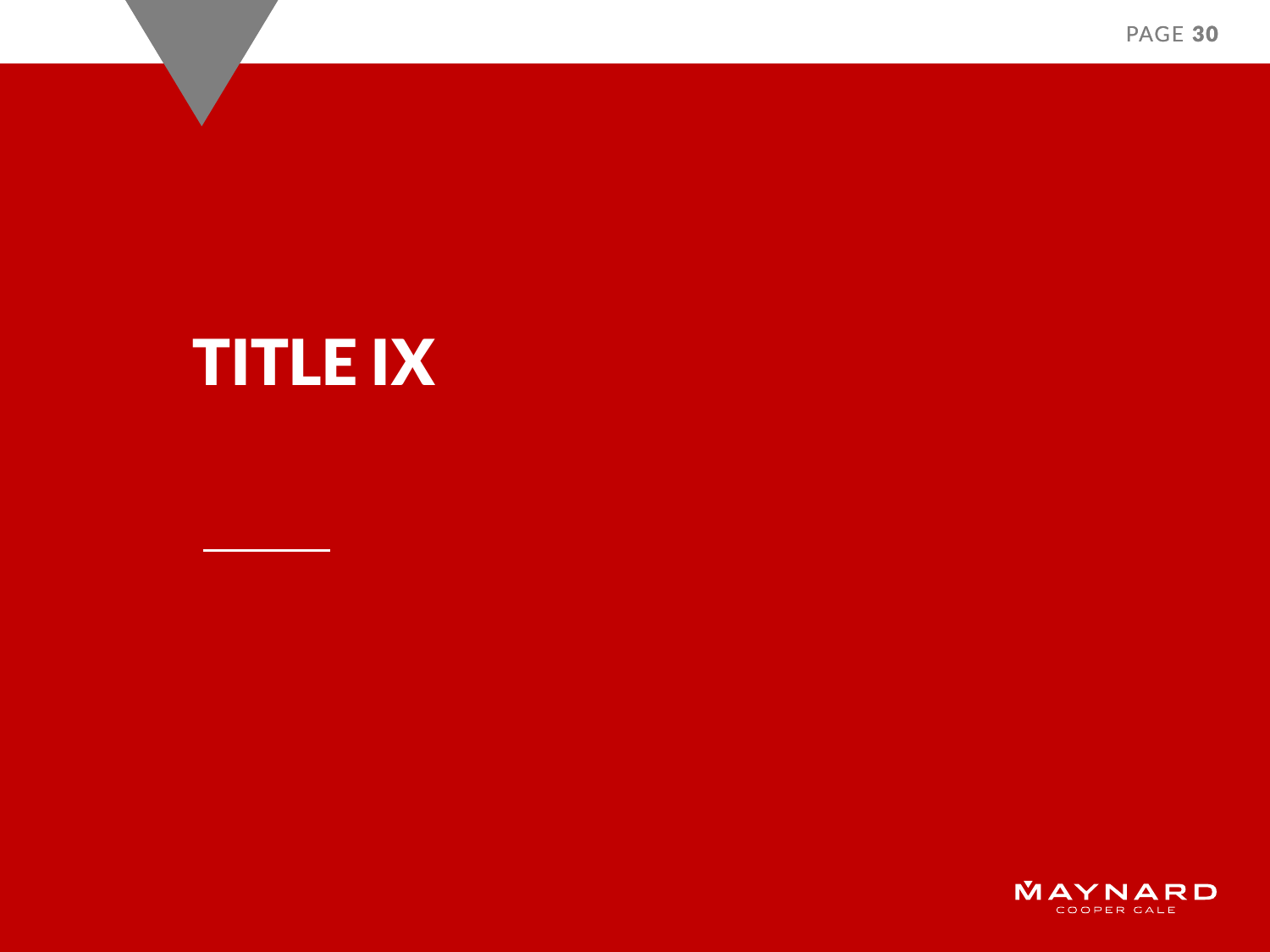- Title IX Legal Foundation:
	- Title IX of the Education Amendments of 1972 ("Title IX") prohibits discrimination based on sex in education programs and activities that receive Federal financial assistance.
	- Title IX is enforced by the U.S. Department of Education's Office for Civil Rights ("OCR").

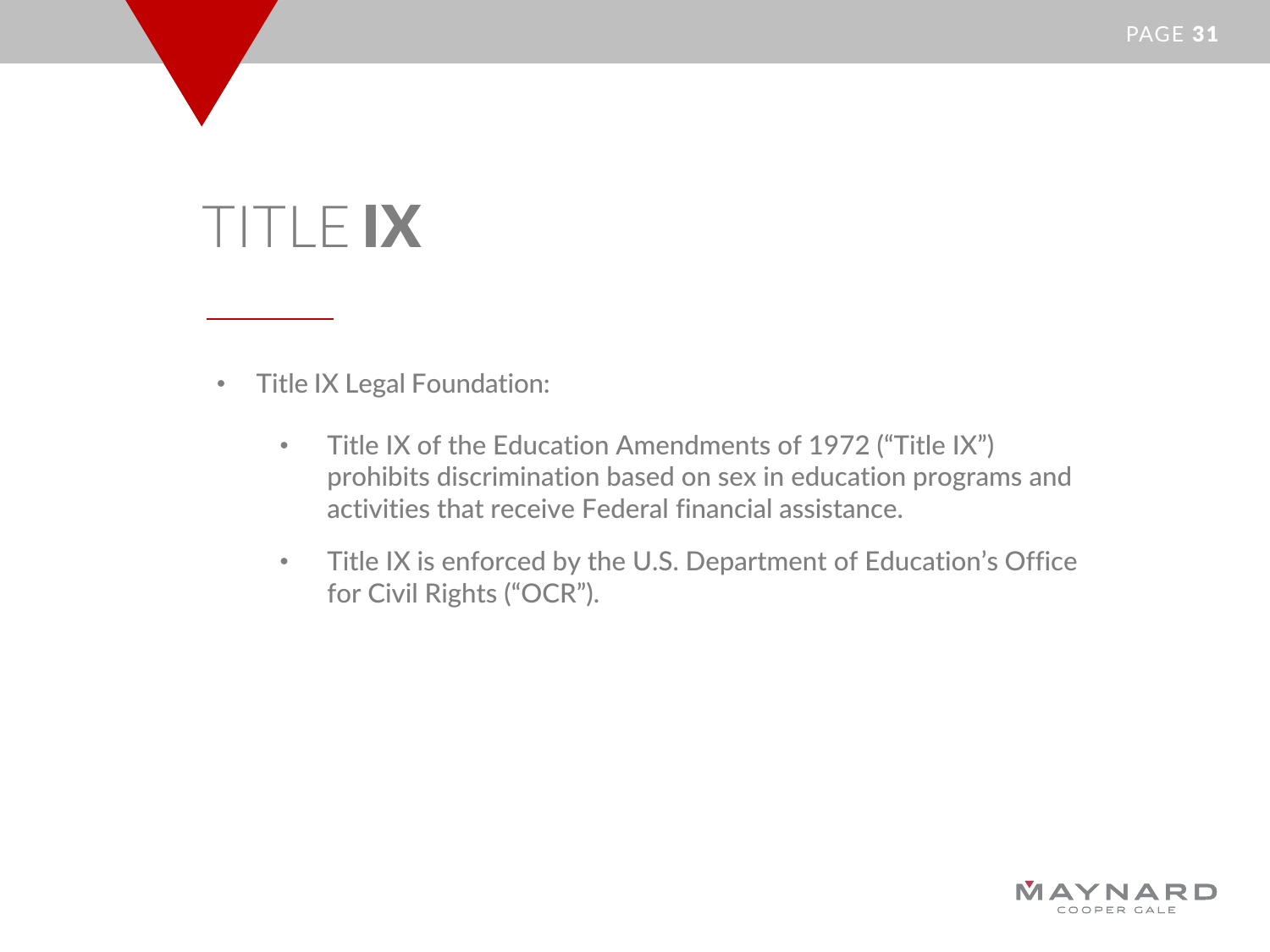• 2020 Title IX Final Rule:

- On May 19, 2020, the Department published a Final Rule amending Title IX regulations (85 FR 30026).
- We published a Client Alert regarding the Final Rule on June 9, [2020, that is available at https://www.maynardcooper.com/u-s](https://www.maynardcooper.com/u-s-department-of-education-issues-final-title-ix-regulations)department-of-education-issues-final-title-ix-regulations.

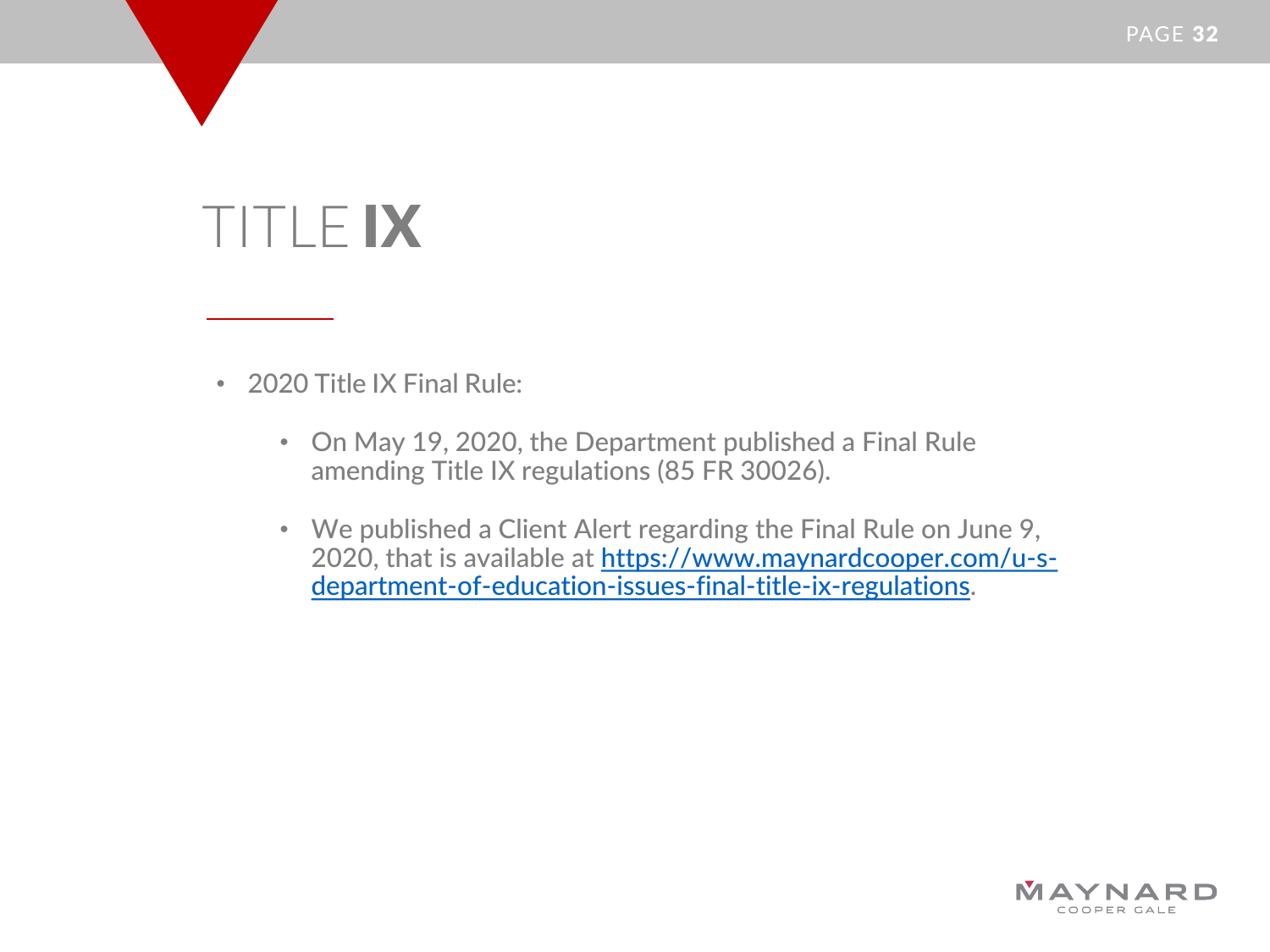- 2020 Title IX Final Rule (cont.):
	- The Final Rule obligates institutions to:
		- Respond promptly and supportively to persons alleged to be victimized by sexual harassment;
		- Resolve allegations of sexual harassment promptly;
		- Establish and implement fair grievance processes that provides due process protections for alleged victims and alleged perpetrators of sexual harassment; and
		- Effectively implement remedies for victims.

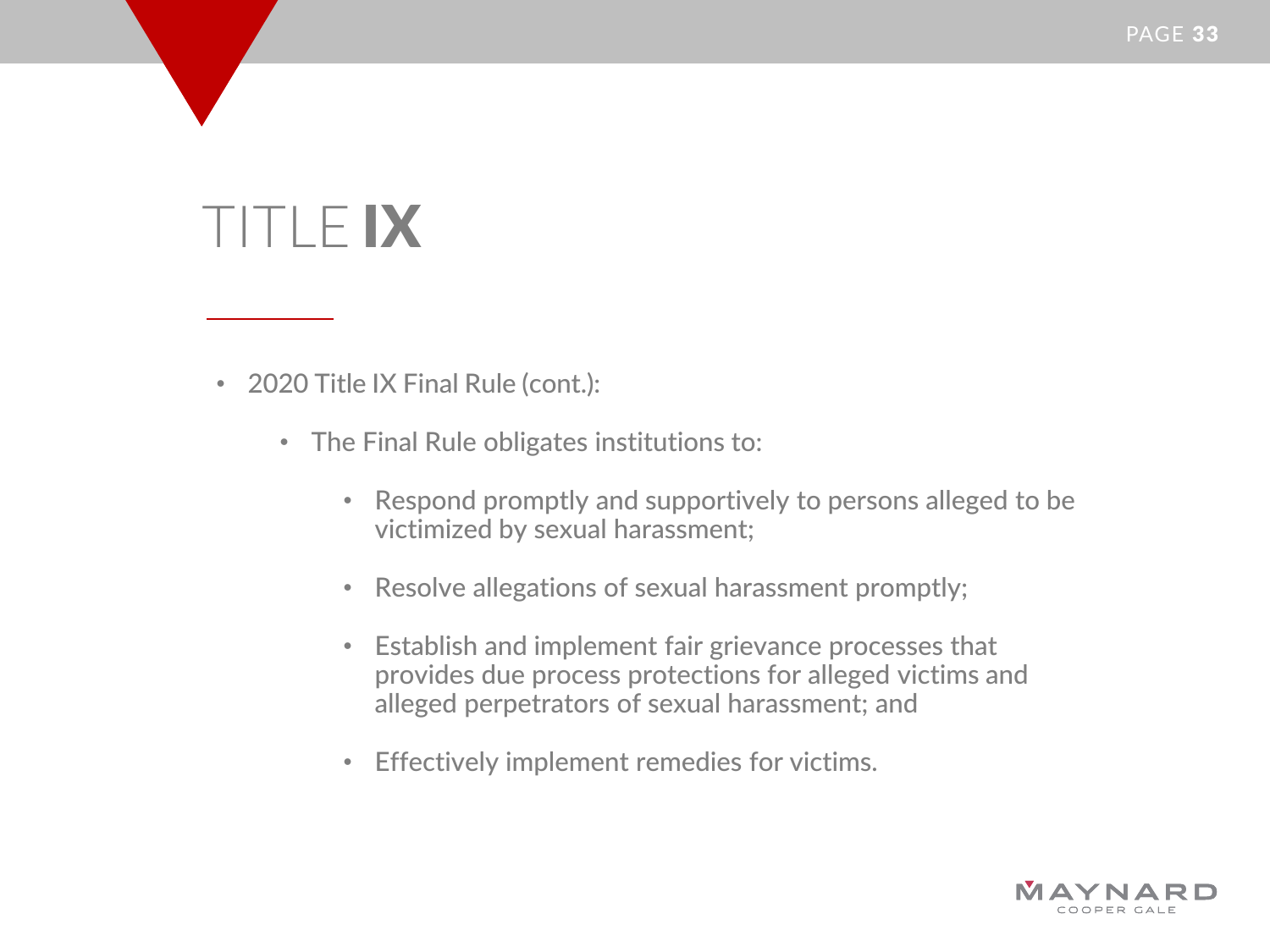- Education Program or Activity:
	- Title IX applies to all institutional education program or-activities, whether such programs or activities are on or off campus.
	- Education programs or activities include locations, events, or circumstances over which the institution exercises substantial control.
	- For a Title IX allegation, the institution must have substantial control over both the person accused and the context in which the sexual harassment occurs.
	- With regard to clinical clerkships or with preceptors located at a separate facility, the institution "must consider whether the [institution] exercised substantial control over both the [accused student] and the hospital or medical clinic where the clinical clerkship is held."

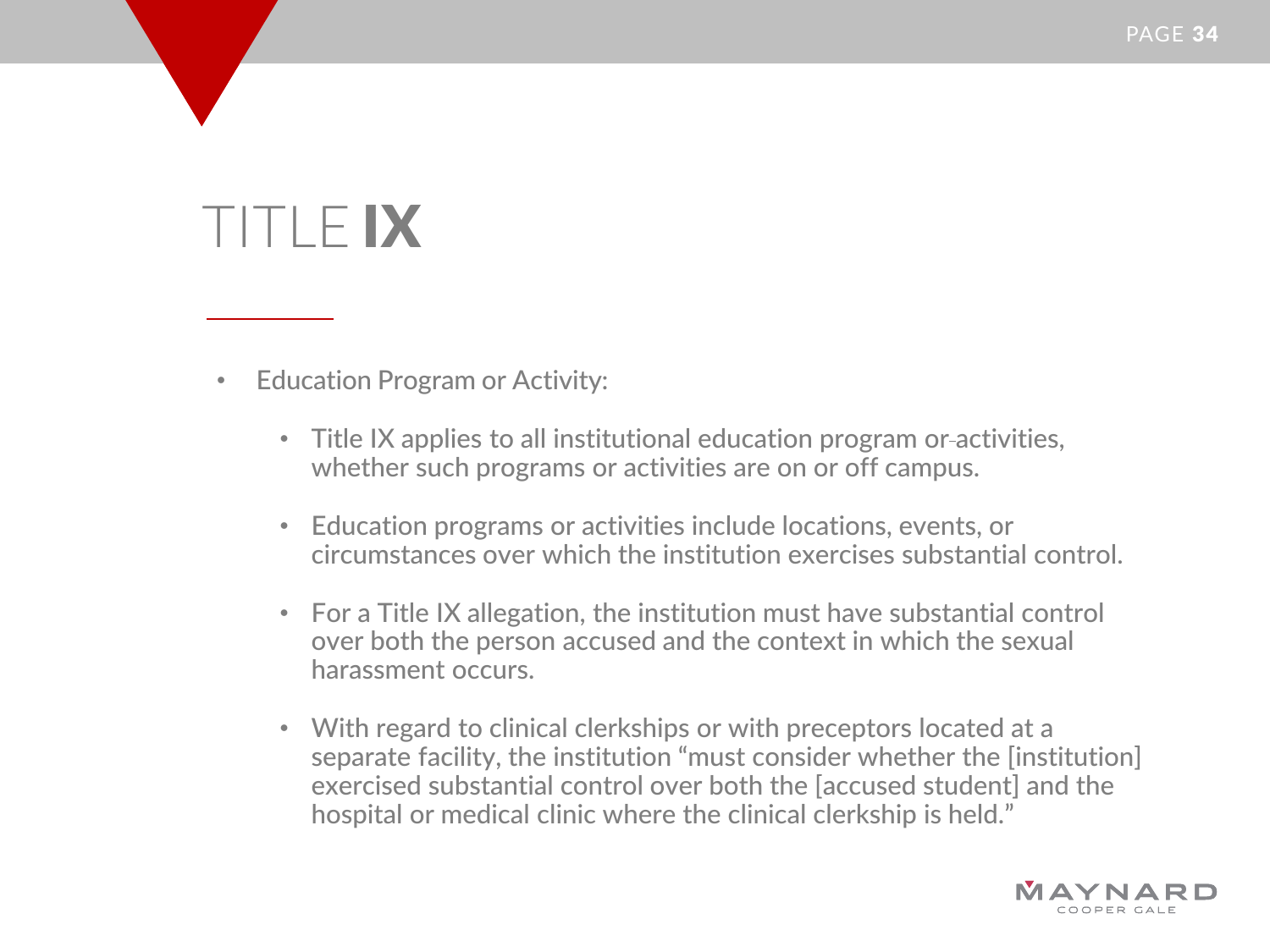- Mandatory Response Obligations:
	- An institution must respond promptly to Title IX sexual harassment in a manner that is not deliberately indifferent when:
		- The institution has actual knowledge of sexual harassment;
			- An institution has actual knowledge of sexual harassment when an institution has notice that a person may have been victimized by sexual harassment.
		- That occurred within the institution's education program or activity; and
		- Against a person in the United States.

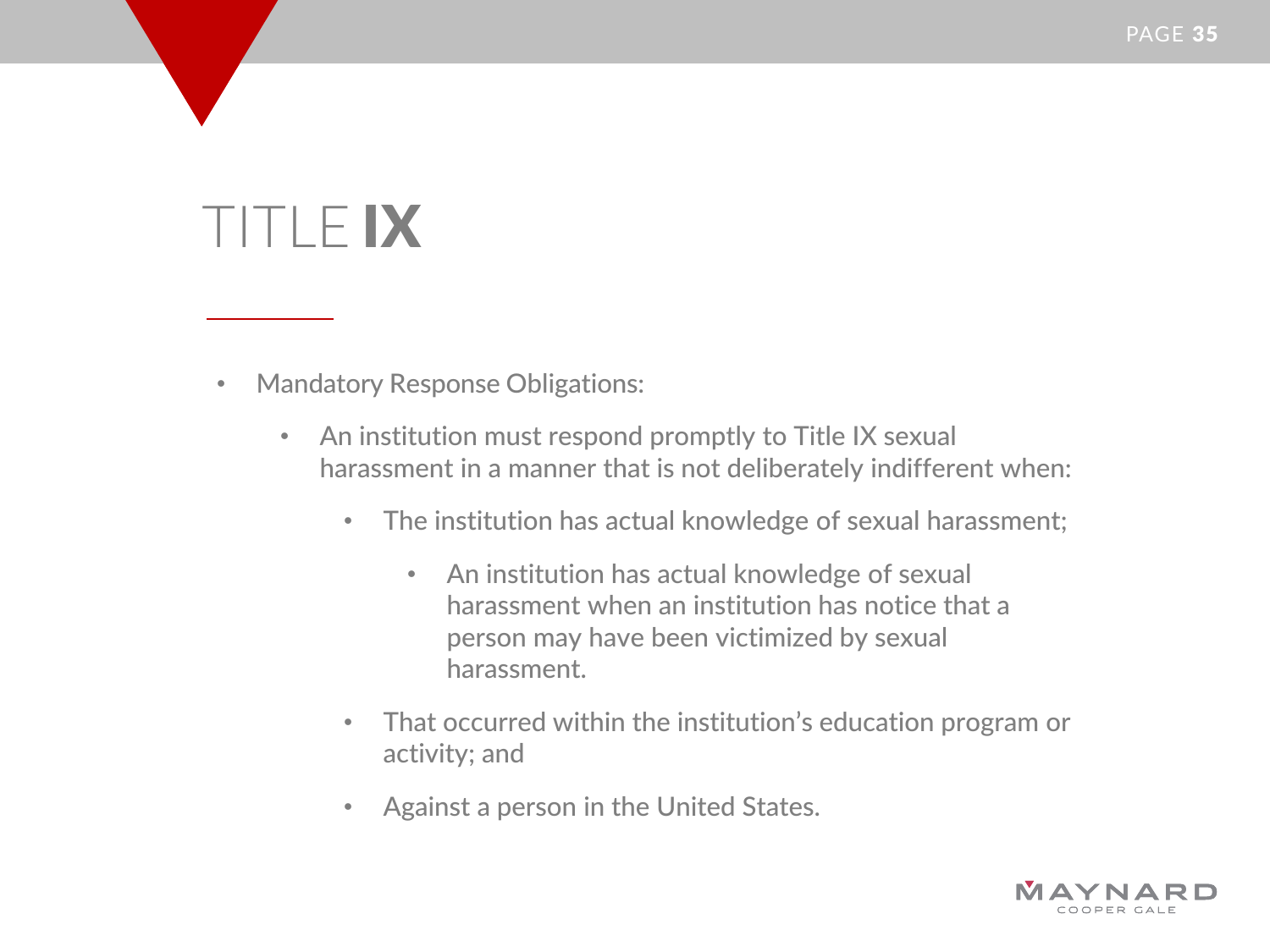- Supportive Measures:
	- Supportive measures are free, individualized services designed to restore or preserve equal access to education, protect safety, or deter sexual harassment.
	- Supportive measures support a student, and they are not disciplinary or punitive with respect to another student.
	- There does not need to be a formal complaint for the person alleged to be the victim to receive supportive measures.
	- Examples of supportive measures include counseling, extension of deadlines, modifications of class schedules, leaves of absence, and mutual restrictions on contact between individuals.

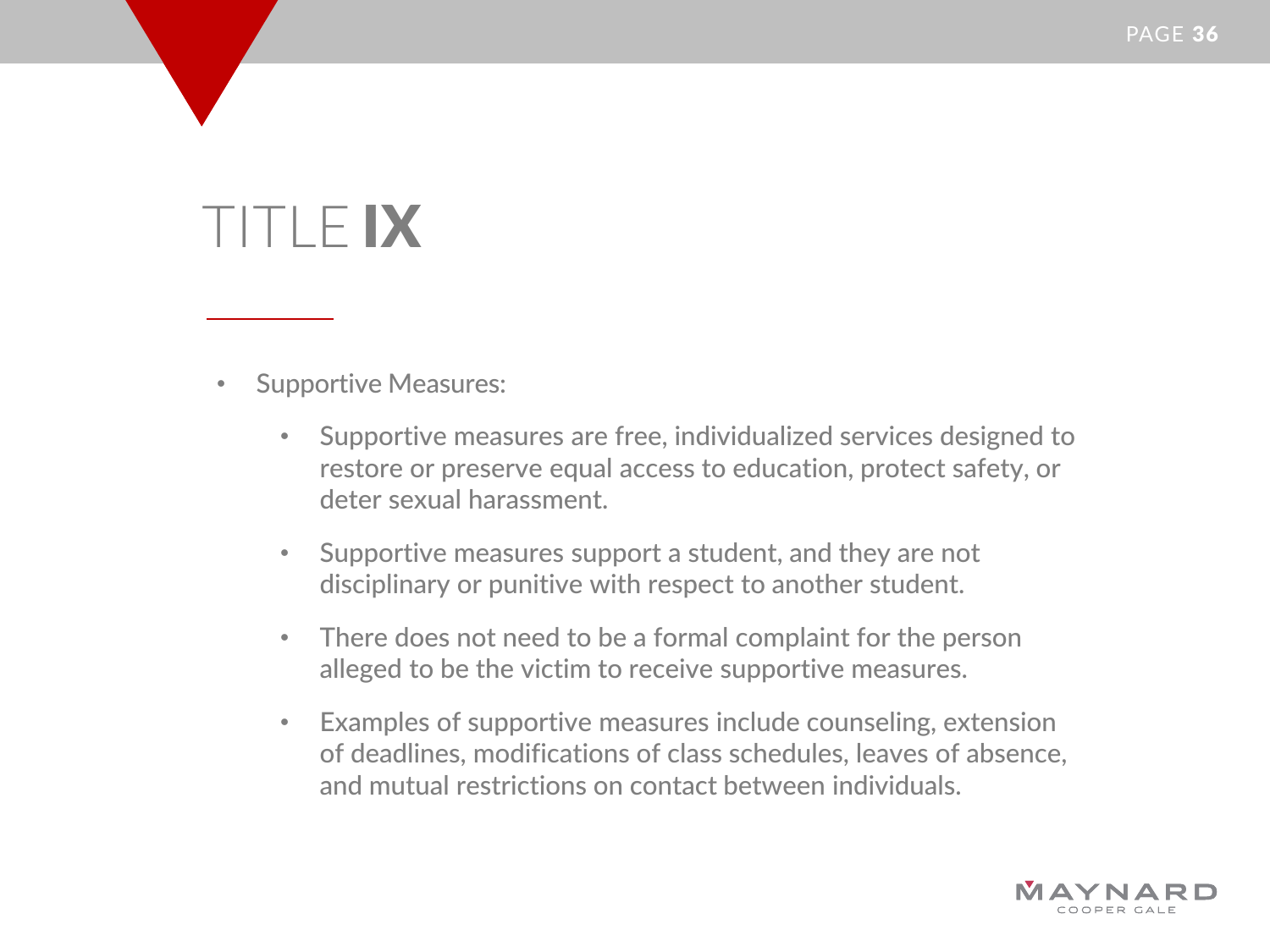- General Procedures:
	- Institutions must send written notice of any investigations, interviews, or hearings.
	- The respondent must be presumed not responsible, so that any finding of responsibility only comes after the conclusion of the grievance process.
	- The burden of gathering evidence and the burden of proof must remain on the institution.
	- Institutions must provide an equal opportunity to select an advisor of the party's choice.
	- Institutions must provide equal opportunity for the parties to present fact and expert witnesses and other inculpatory and exculpatory evidence.

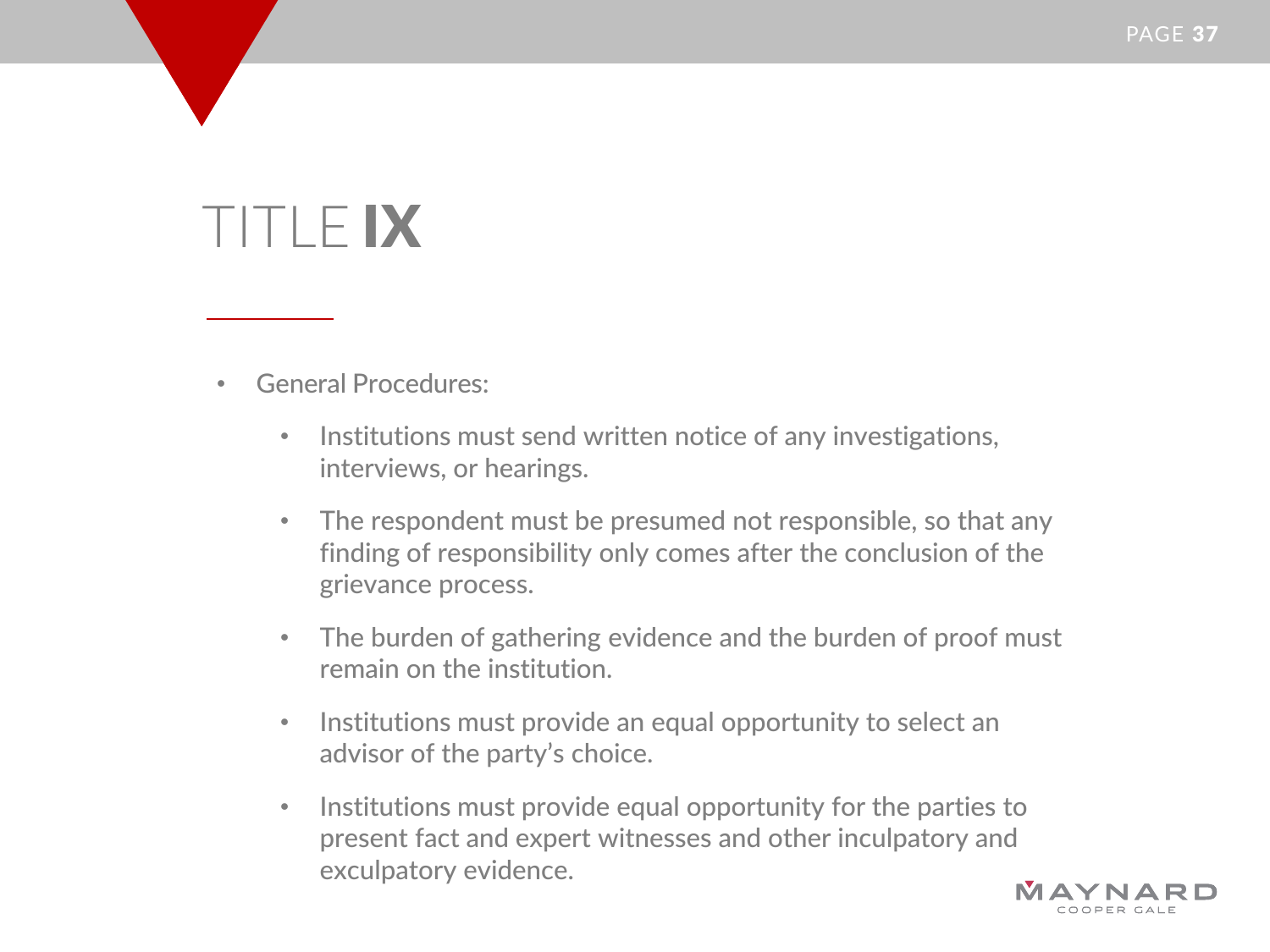- Investigations:
	- Institutions must investigate every formal complaint (which may be filed by a complainant or by an institution's Title IX Coordinator).
	- Formal complaint: A document filed by a complainant or signed by the Title IX Coordinator alleging sexual harassment against a respondent and requesting that the institution investigate the allegation of sexual harassment.

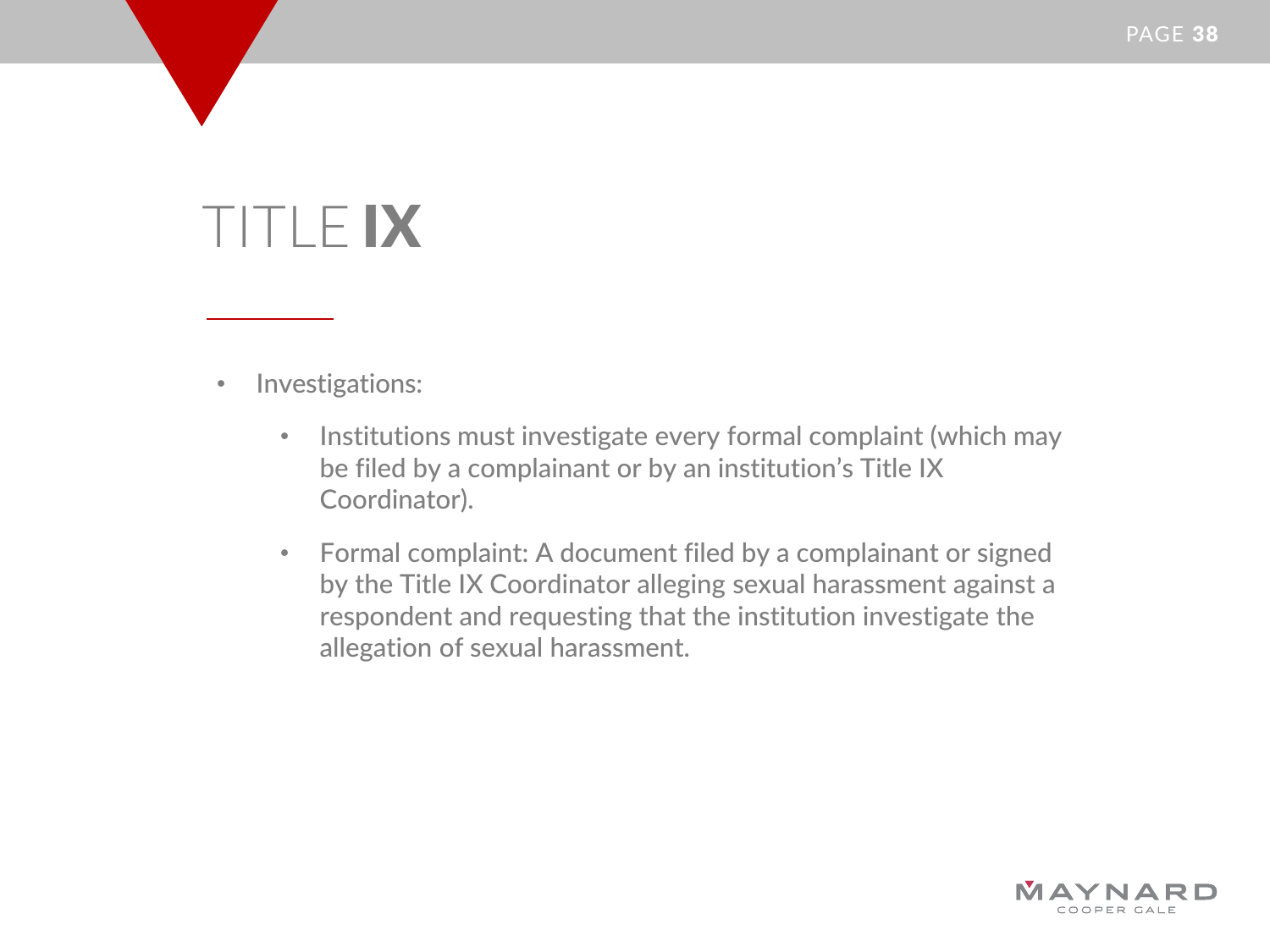- Investigations (cont.):
	- Institutions must send the parties, and their advisors, evidence directly related to the allegations, with at least 10 days for the parties to inspect, review, and respond to the evidence.
	- Institutions must dismiss allegations of conduct that do not meet the definition of sexual harassment (under Title IX) or did not occur in an institution's education program or activity against a person in the U.S.

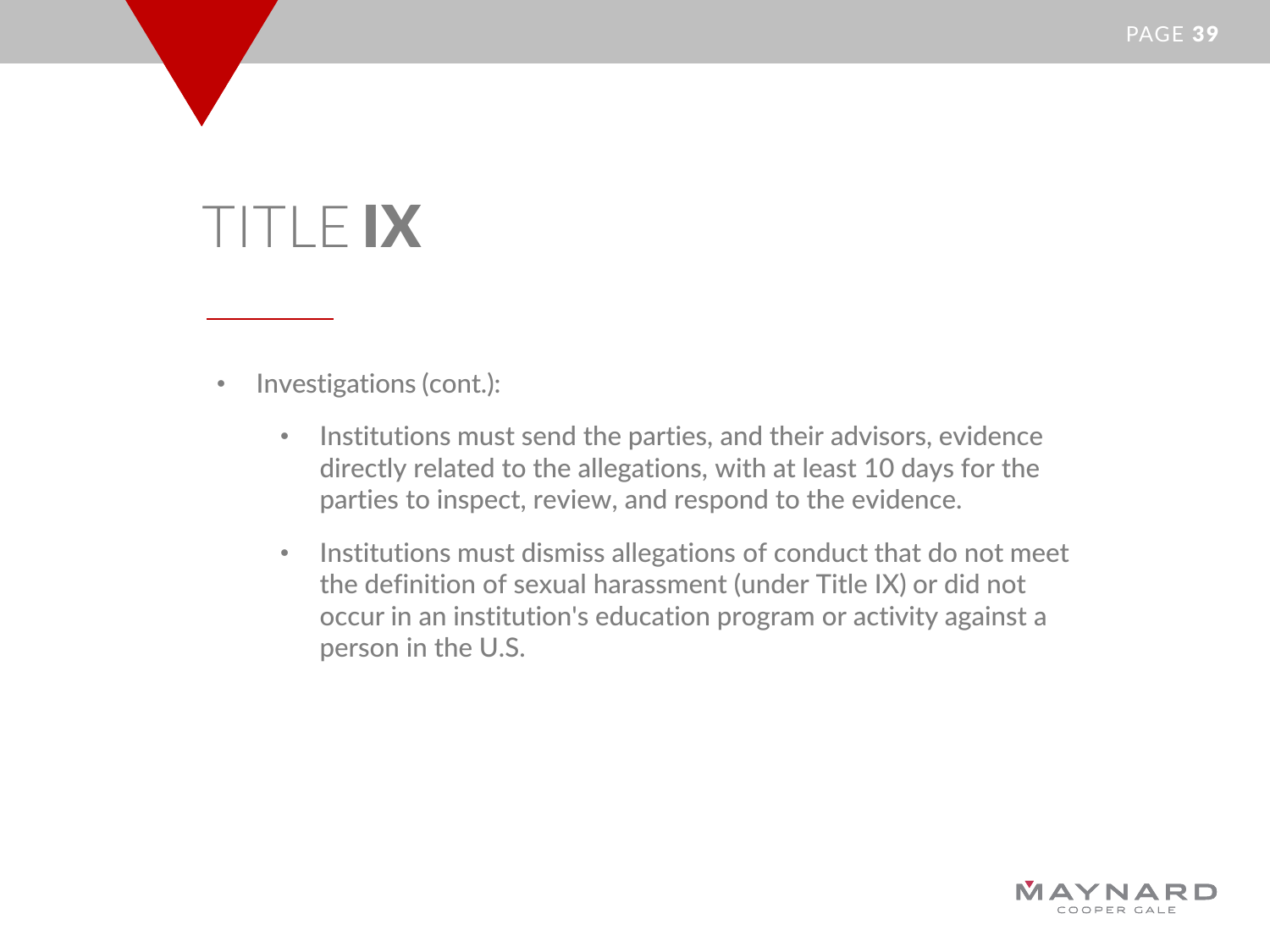- Informal Resolution:
	- At its discretion, an institution may choose to offer and facilitate informal resolution options, such as mediation or restorative justice.
	- An institution, however, may not:
		- Require a student or employee to waive the right to an investigation and adjudication of a formal complaint;
		- Require the parties to participate in any informal resolution process; or
		- Offer an informal resolution process unless a formal complaint has been filed.

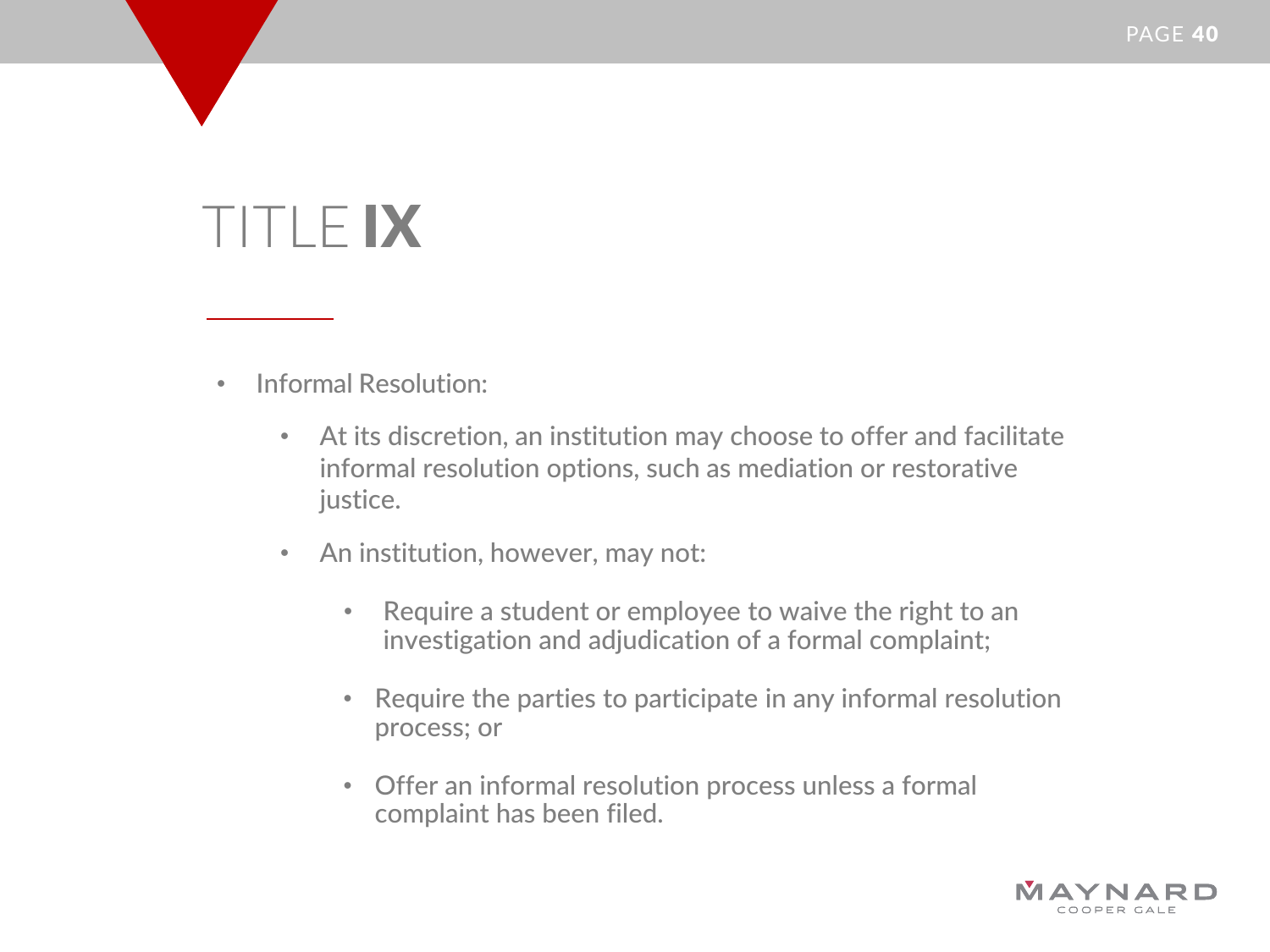- Hearings:
	- The institution's grievance process must provide for a live hearing:
		- If any party requests it, the institution must provide for the entire live hearing to occur with the parties located in sperate rooms with technology enabling the parties to see and hear each other;
		- The decision-maker(s) must permit each party's advisor to ask witnesses all relevant questions and follow-up questions, including those challenging credibility; and
		- Cross-examination must be conducted directly, orally, and in real time by the party's advisor of choice and never by a party personally.

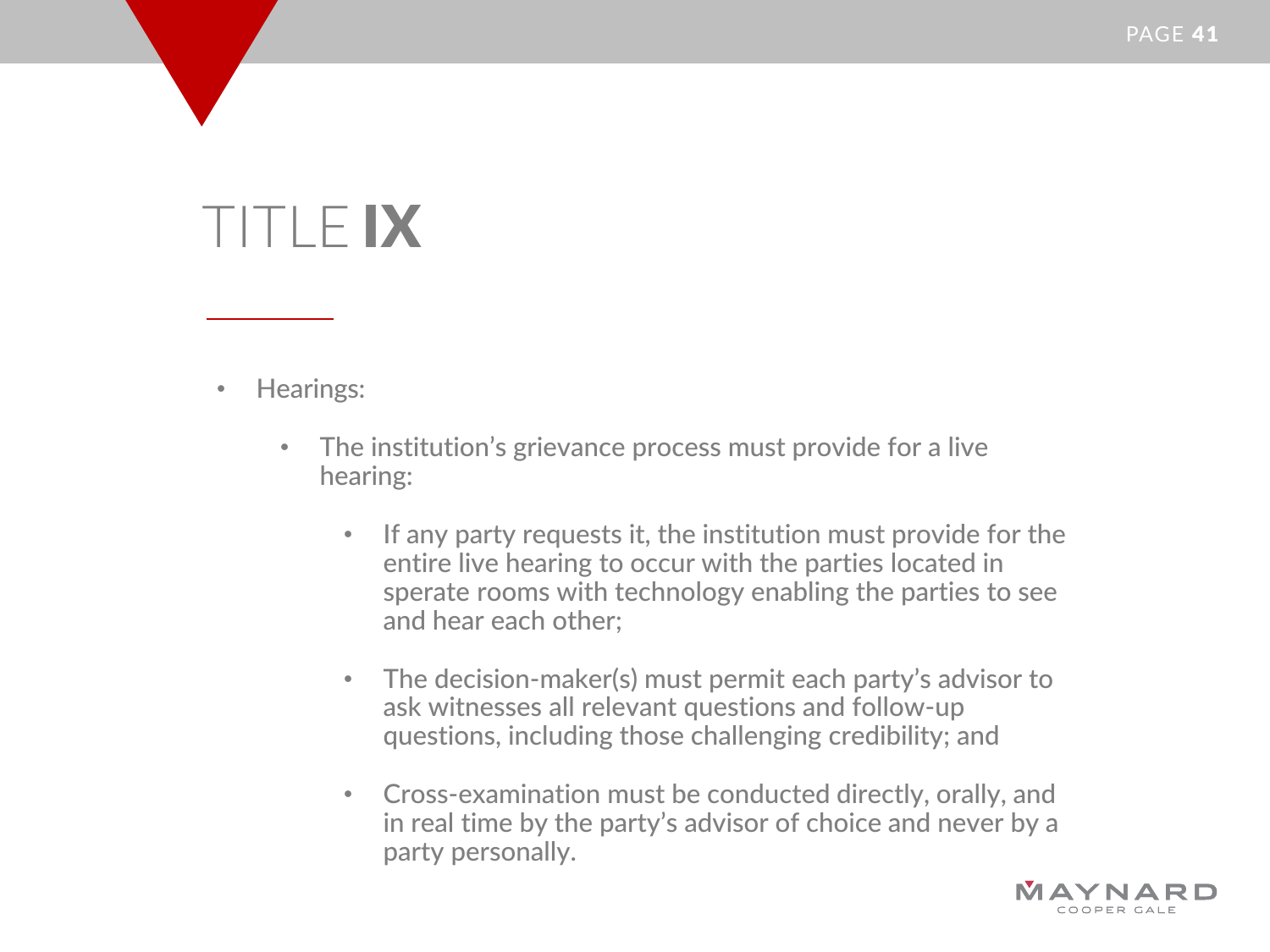- Standard of Evidence:
	- The institution can choose between the preponderance of the evidence standard or the clear and convincing evidence standard.
	- Whichever standard the institution chooses, it must use the same standard for all formal complaints of harassment, whether the respondent is a student or faculty member.

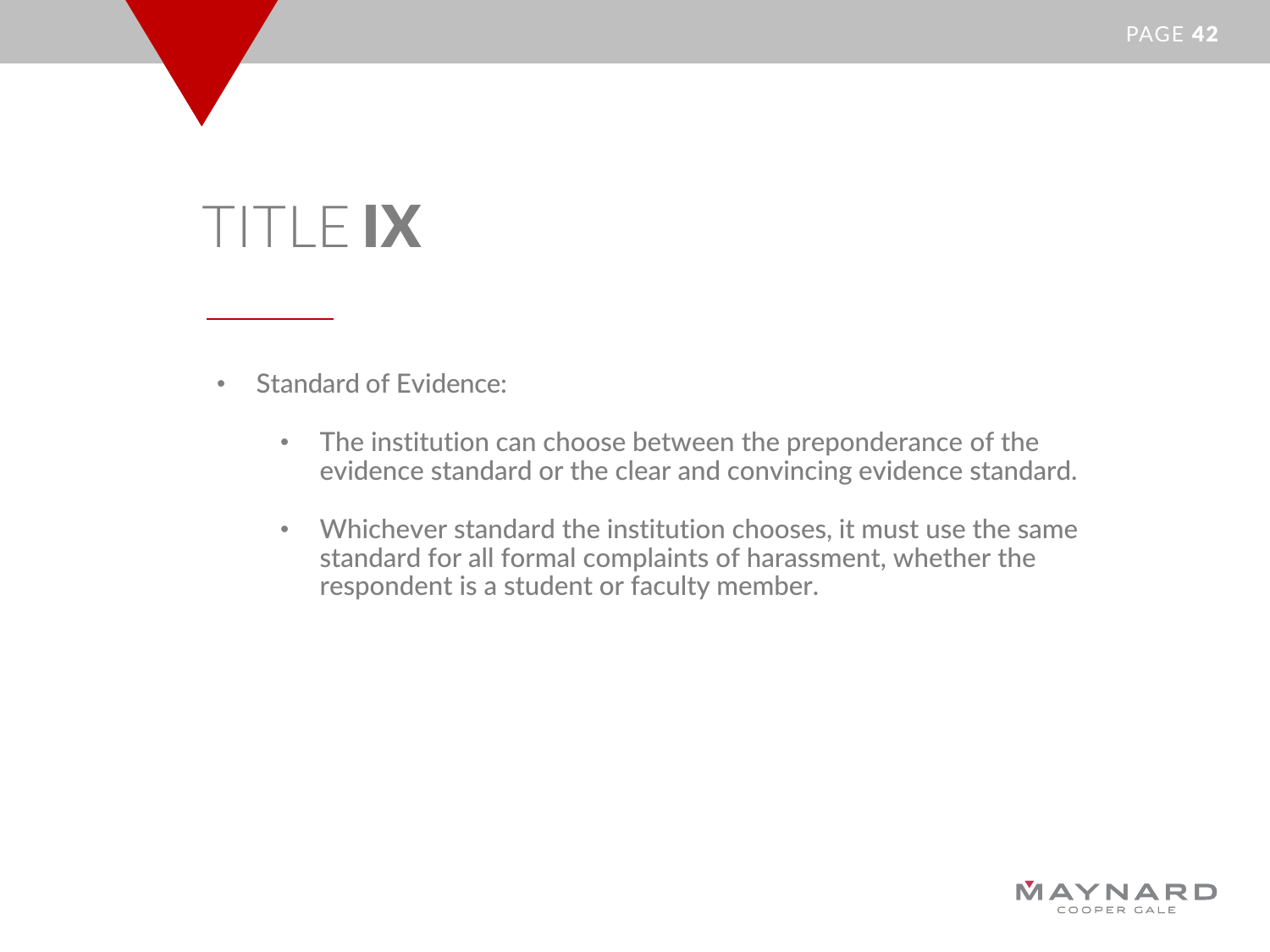- Written Determination:
	- After the evidence has been weighed, the decision-maker(s) must issue a written determination regarding:
		- rationale for the result as to each allegation;
		- conclusions about whether the alleged conduct occurred;
		- any disciplinary sanctions imposed by the respondent; and
		- whether remedies will be provided to the complainant.
	- The written determination must be sent simultaneously to the parties along with information about how to file an appeal.

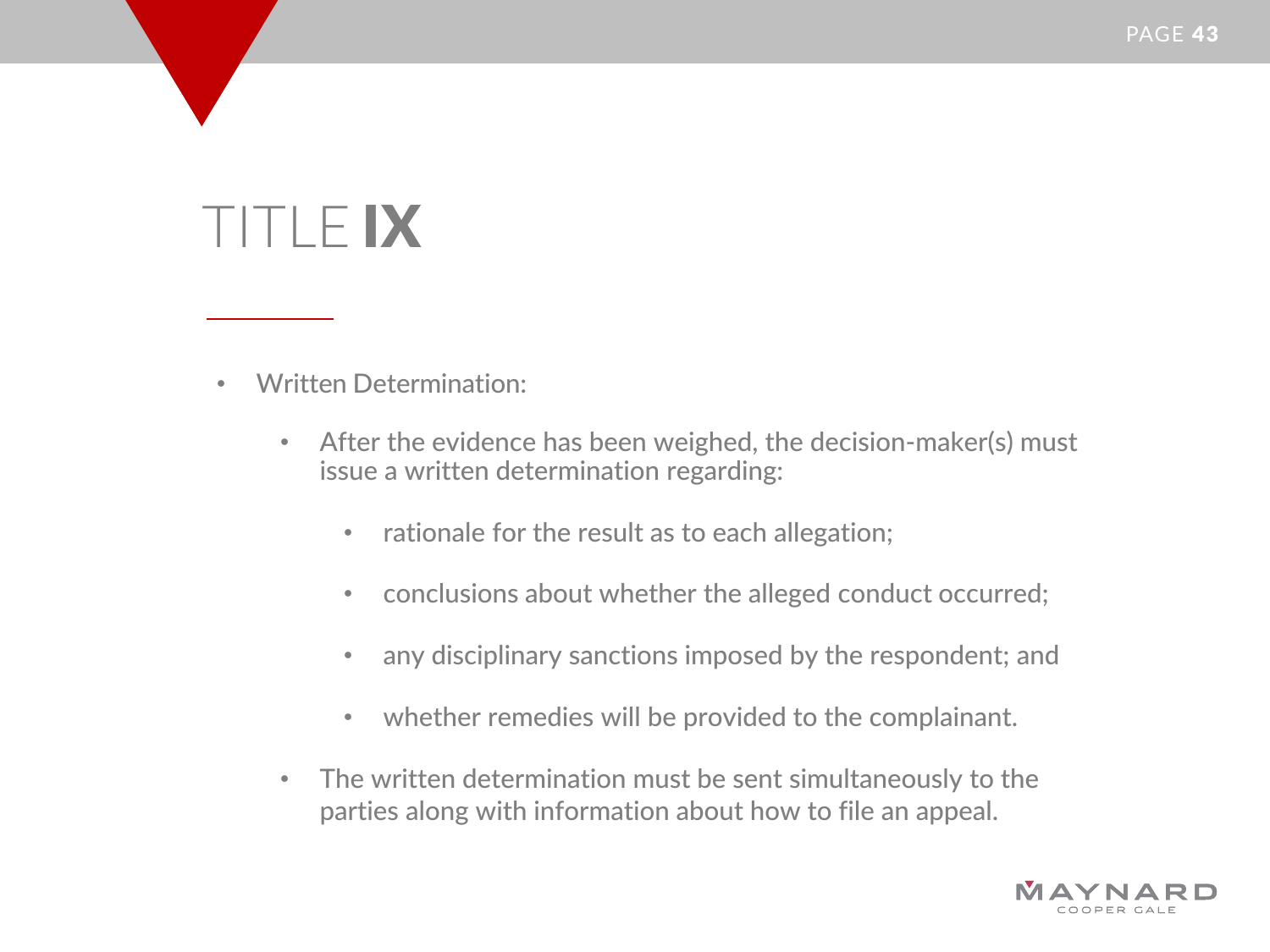- Appeals:
	- An institution must offer both parties an appeal from a determination regarding responsibility and from an institution's dismissal of a formal compliant or any allegations on the following basis:
		- Procedural irregularity that affected the outcome of the matter, newly discovered evidence that could affect the outcome of the matter, and/or Title IX personnel had a conflict of interest or bias, that affected the outcome of the matter.
	- An institution may offer an appeal equally to both parties on additional bases.

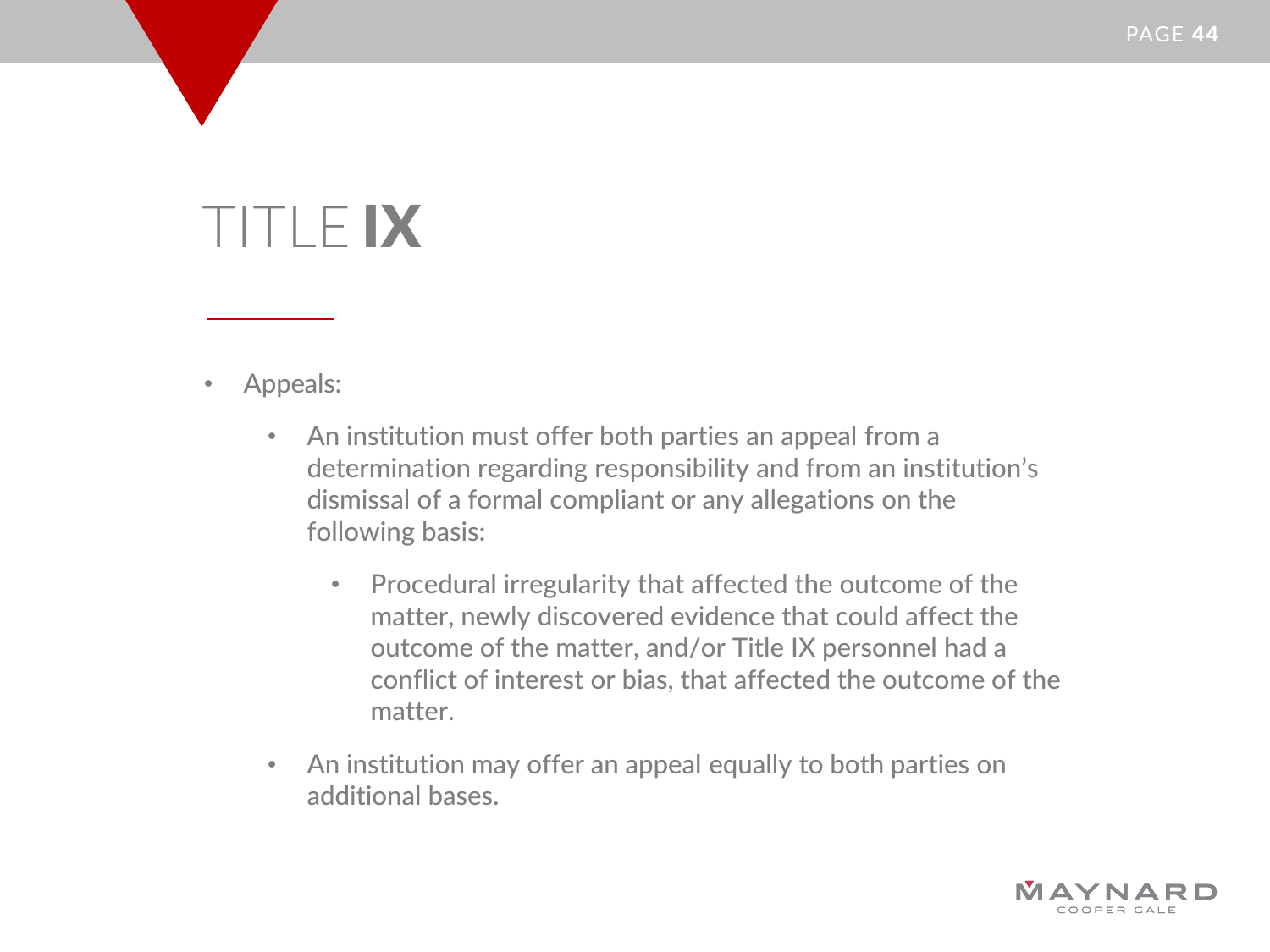- Training and Conflicts of Interest:
	- Title IX personnel (Title IX Coordinators, investigators, people who facilitate any informal resolution process) must be free from conflicts of interest or bias.
	- The decision-maker(s) cannot be the same person as the Title IX Coordinator or the investigator.
	- Title IX personnel must be trained. Training must include the definition of sexual harassment; scope of the institution's education program and activity; how to conduct an investigation and grievance process, including hearings and appeals; and how to serve impartially.

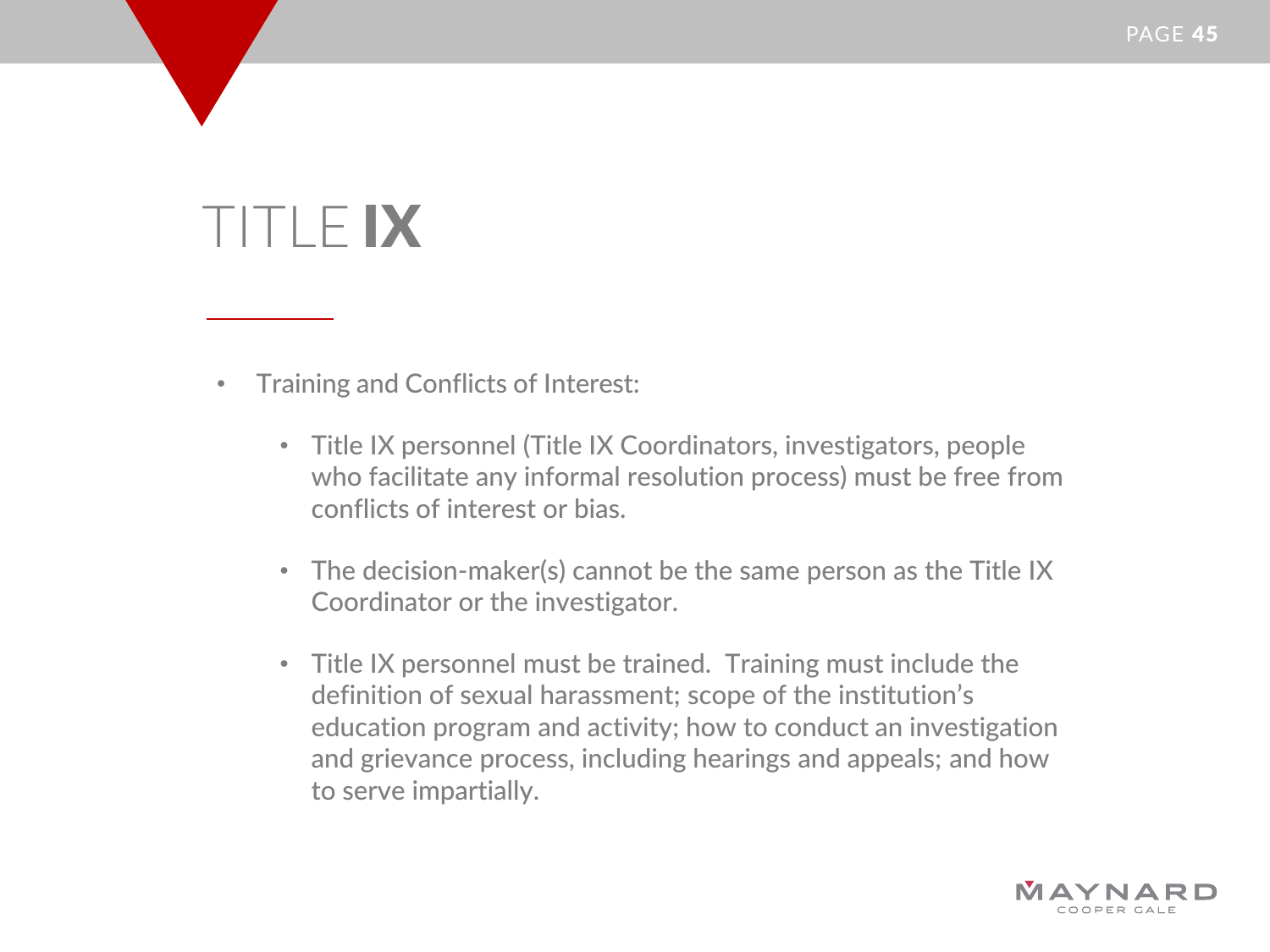- Biden Administration Actions:
	- The Department recently held a "virtual public hearing to gather information for the purpose of improving enforcement of Title  $IX."$
	- "This review process, including feedback from students, educators, and others, will enable OCR to determine whether changes or additions to the Department's Title IX regulations."